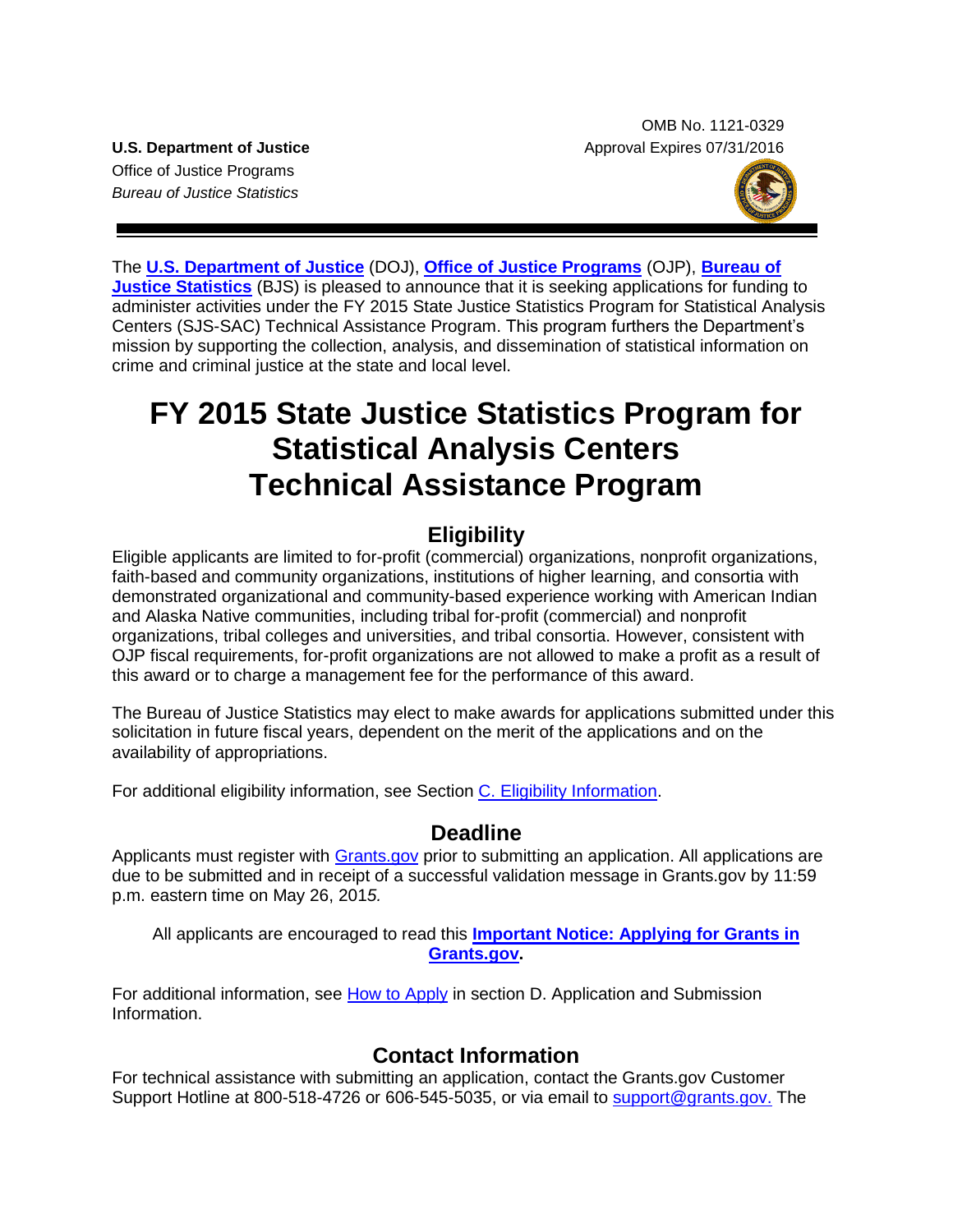[Grants.gov](http://www.grants.gov/applicants/apply_for_grants.jsp) Support Hotline hours of operation are 24 hours a day, 7 days a week, except federal holidays.

Applicants that experience unforeseen Grants.gov technical issues beyond their control that prevent them from submitting their application by the deadline must email the *Bureau of Justice Statistics* contact identified below **within 24 hours after the application deadline** and request approval to submit their application. Additional information on reporting technical issues is found under "Experiencing Unforeseen Grants.gov Technical Issues" in the [How to Apply](#page-20-0) section.

For assistance with any other requirements of this solicitation, contact Stephanie L. Burroughs, Program Manager, by telephone at 202-307-0765, or by email at [askbjs@usdoj.gov.](mailto:askbjs@usdoj.gov?subject=2015%20SJSSACTA) Include "2015 SJSSACTA" in the subject line.

Grants.gov number assigned to this announcement: BJS-2015-4223

Release date: April 10, 2015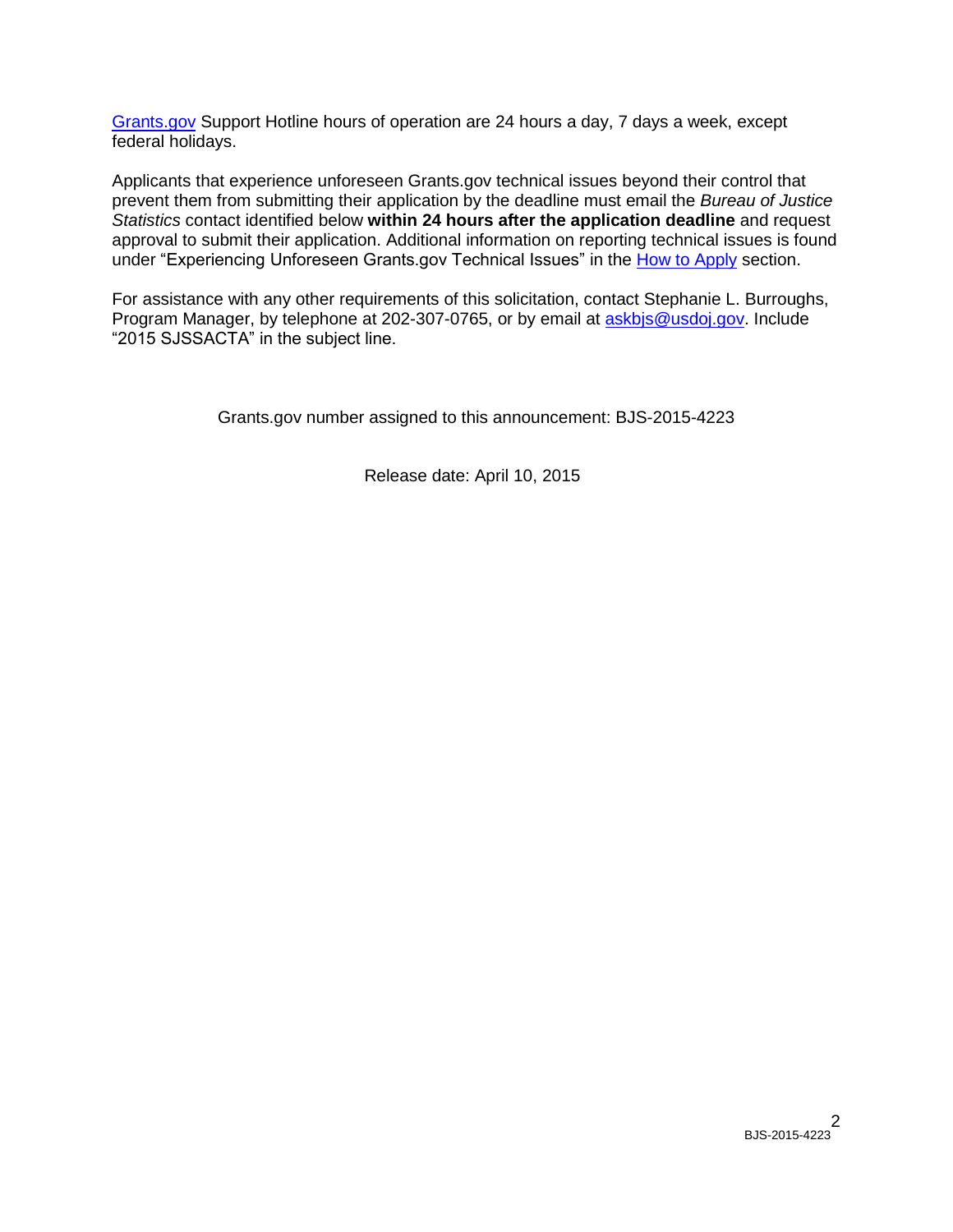# **Contents**

| Limitation on Use of Award Funds for Employee Compensation; Waiver 10          |  |
|--------------------------------------------------------------------------------|--|
| Prior Approval, Planning, and Reporting of Conference/Meeting/Training Costs10 |  |
|                                                                                |  |
|                                                                                |  |
|                                                                                |  |
|                                                                                |  |
|                                                                                |  |
|                                                                                |  |
|                                                                                |  |
|                                                                                |  |
|                                                                                |  |
|                                                                                |  |
|                                                                                |  |
|                                                                                |  |
|                                                                                |  |
| General Information About Post-Federal Award Reporting Requirements27          |  |
|                                                                                |  |
|                                                                                |  |
|                                                                                |  |
|                                                                                |  |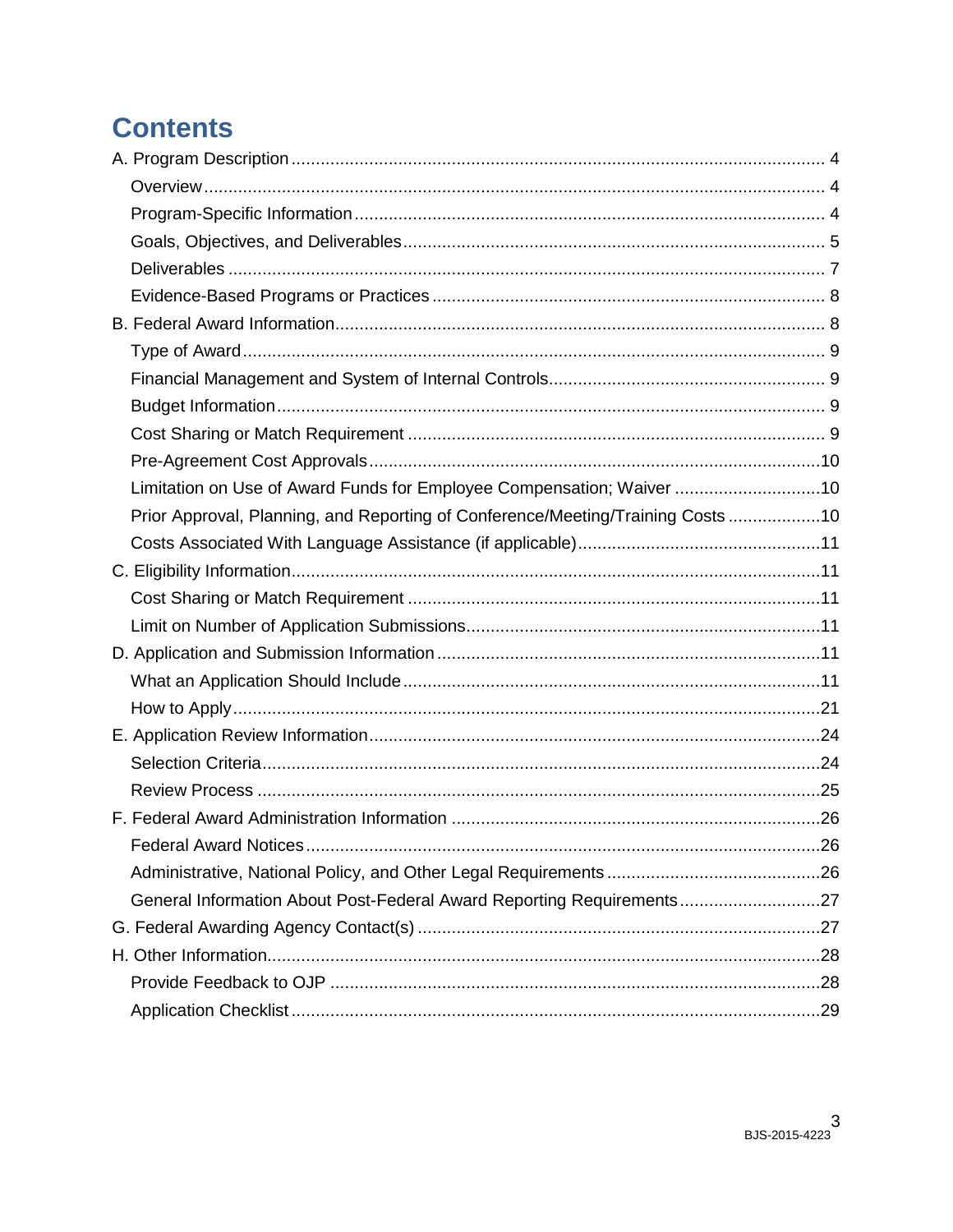# **FY 2015 State Justice Statistics Program for Statistical Analysis Centers Technical Assistance Program (CFDA # 16.550)**

# <span id="page-3-0"></span>**A. Program Description**

## <span id="page-3-1"></span>**Overview**

The Bureau of Justice Statistics (BJS) is publishing this notice to announce the Technical Assistance Program to support activities under the State Justice Statistics Program for Statistical Analysis Centers (SJS-SAC) in fiscal year 2015. The SJS-SAC program is designed to maintain and enhance each state's capacity to coordinate statistical activities in the state, conduct research on relevant criminal justice issues, and serve as a liaison to help BJS gather data from state agencies.

Under section 302 of the Omnibus Crime Control and Safe Streets Act, BJS is authorized to "provide for the development of justice information systems programs and assistance to the States and units of local government relating to the collection, analysis, or dissemination of justice statistics."

#### <span id="page-3-2"></span>**Program-Specific Information**

Through this solicitation, BJS is seeking a national technical assistance service provider to support the goals and objectives of its SJS-SAC program. The award recipient will provide direct technical assistance and training to SACs to enhance their statistical, research, and organizational capabilities. The award recipient may either provide the technical assistance or collaborate with an outside expert with relevant experience to perform portions of the work.

To date, all states, the District of Columbia, and U.S. territories with SACs that have been established by state legislation or executive order have received funds under the SJS-SAC program. Detailed information about the history of the SJS-SAC program and its accomplishments is available at [www.bjs.gov/index.cfm?ty=tp&tid=48.](http://www.bjs.gov/index.cfm?ty=tp&tid=48) The SJS-SAC program has provided support to SACs in the following areas:

- collecting, analyzing, and publishing criminal justice data
- analyzing data in support of public policy, especially on the themes identified in the SJS-SAC program announcements
- providing data on program themes for compiling and producing a national report
- maintaining contact with BJS to ensure that information is developed and shared efficiently with BJS, other states, and various users
- informing BJS of the state's needs in regard to statistical data
- providing information and electronic data to the National Archive of Criminal Justice Data or other designated recipients pursuant to BJS's request
- establishing and maintaining contacts with state criminal justice agencies, the courts, victims' organizations, and local governments and their criminal justice agencies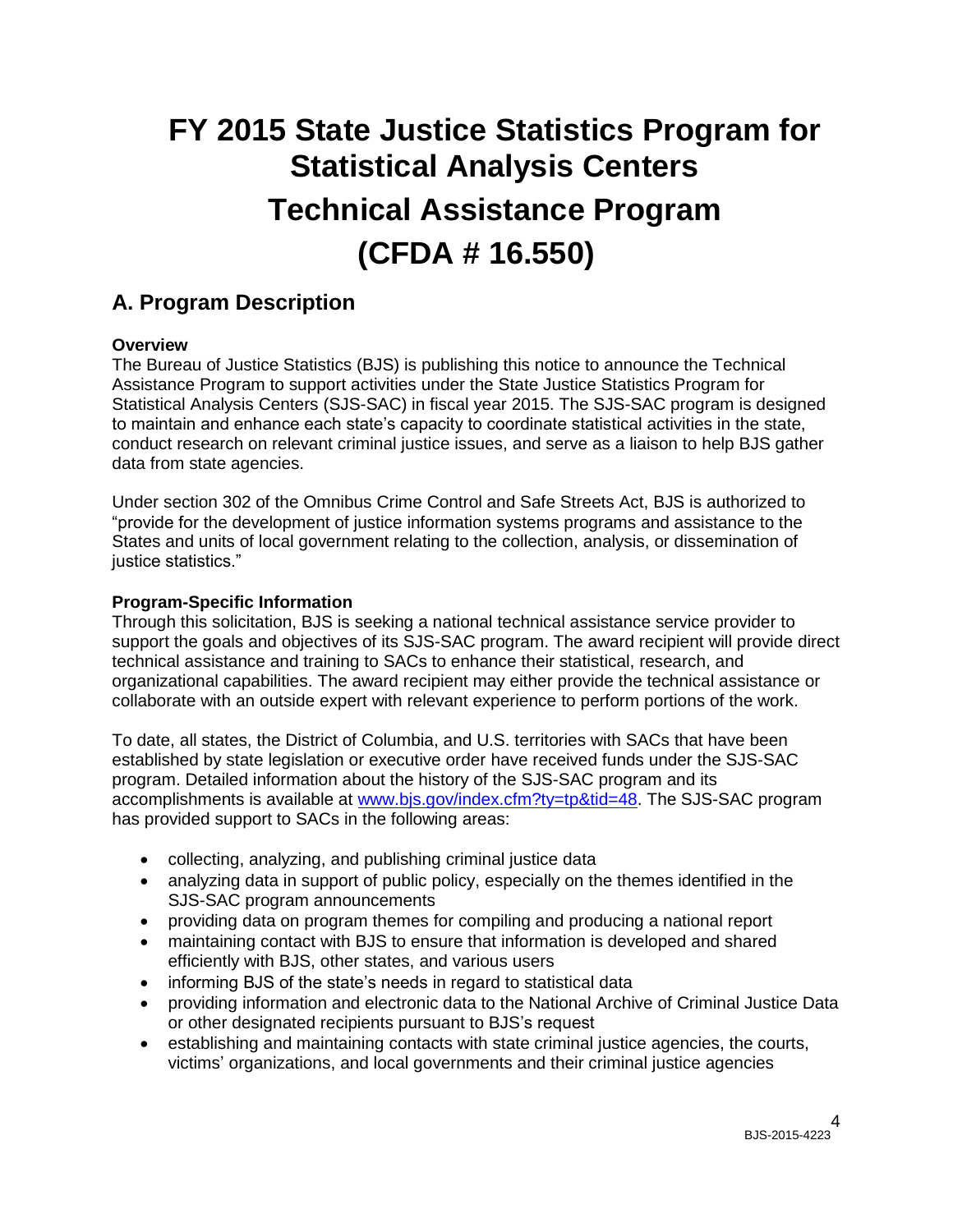helping criminal justice agencies define their needs for specific statistical and other information for planning, implementing, and evaluating criminal justice programs.

In FY 2014, the SJS-SAC program was refocused to target core capacity-building projects, including (a) carrying out research using incident-based crime data that are compatible with the National Incident-Based Reporting System (NIBRS), (b) measuring criminal justice system performance, and (c) initiating projects that demonstrably increase access to important statistical data in the state. SACs were also able to support special emphasis projects of particular interest to BJS, such as (a) using administrative criminal justice data for research, (b) conducting targeted analyses of the state's criminal history records, or (c) carrying out a statewide crime victimization survey.

#### <span id="page-4-0"></span>**Goals, Objectives, and Deliverables**

The recipient of funds selected through this solicitation will deliver technical assistance and training to SACs to enhance their statistical, research, and organizational capabilities; provide technical expertise on types of software or hardware to use for various projects; and help SACs write proposals and reports. The recipient of funds must have extensive knowledge of research methodology and statistical analysis techniques and must be familiar with the factors, issues, and processes involved in crime and the criminal justice system, particularly at the state and local levels. Specifically, the recipient of funds should have demonstrated knowledge and experience in the following areas:

- assisting organizations with building statistical capacity and improving the quality of deliverables produced
- providing technical and editorial assistance to SACs
- developing and maintaining a Mutual Assistance Program for SACs
- maintaining a database of organizational activities, research projects, and publications
- organizing and operating Institutional Review Boards (IRBs)/protection of human subjects
- publishing materials and disseminating information
- designing and providing skill-building professional seminars/conferences
- providing orientation for new SAC directors.

## Enhance the Capacity of SACs

SACs are encouraged to participate in the SJS-SAC program in an effort to collect, analyze, and report statistics on crime and justice through programs and policies that affect all levels of government. Many SACs could benefit from greater input and feedback when developing projects for which they will request SJS funding and preparing quality applications for funding. The recipient of funds will review the SACs' past and current requests for assistance in developing and implementing a plan to build their capacity in the areas that need improvement. BJS may also identify specific areas where SACs may require assistance. The recipient of funds will reach out to SACs that did not submit an application for the SJS-SAC program or did not receive funding in a prior year to determine the reasons, and to help them develop a plan for submitting an application for the current year's program. The recipient of funds will also reach out to states that do not have an active SAC to assess barriers that may prevent them from participating in the SJS-SAC program, and work with those states to determine whether there is another suitable agency that could serve as the SAC.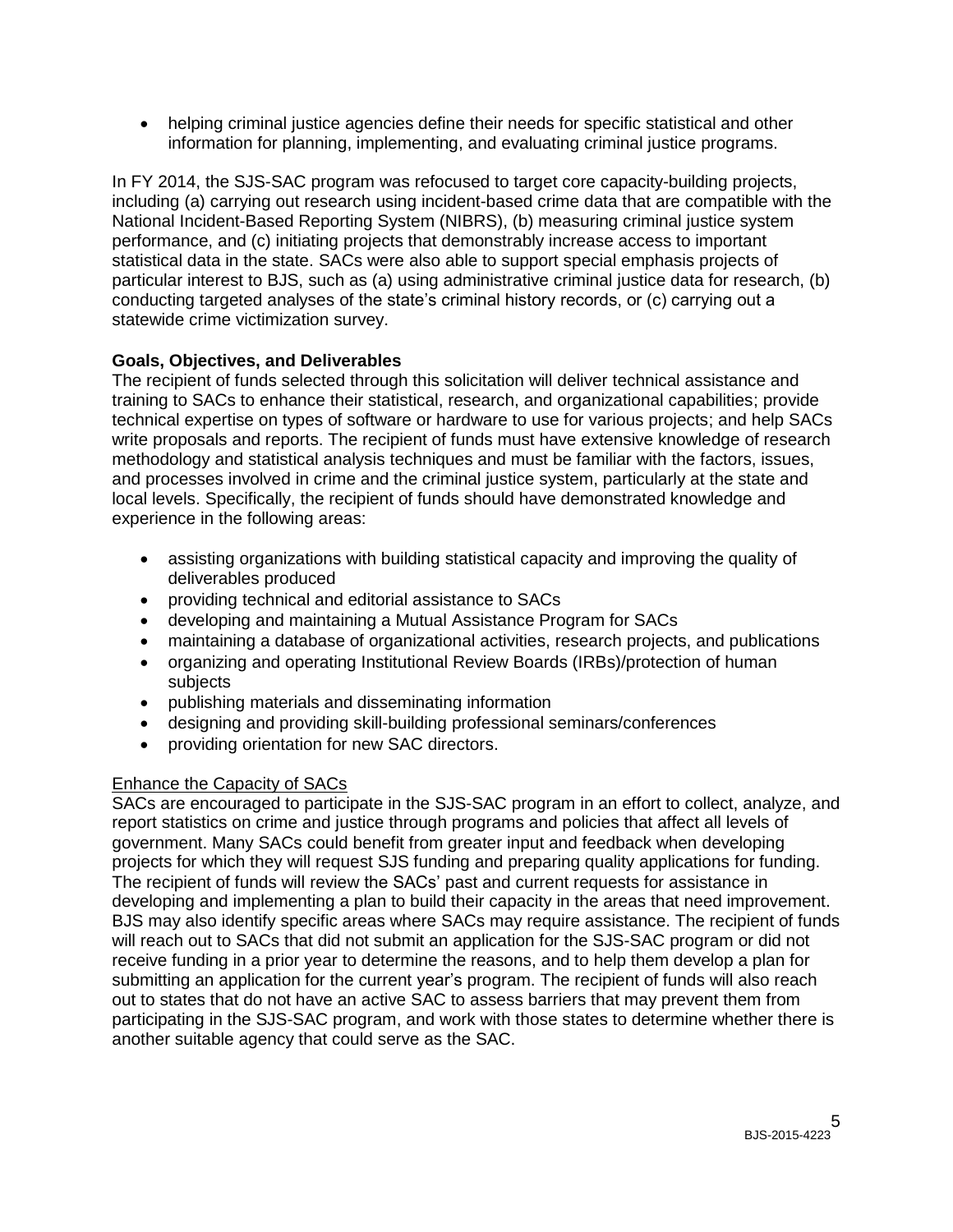#### Technical Assistance

SACs may seek support or require technical assistance over the course of an SJS-funded project. The recipient of funds will survey the SACs to determine the kinds of technical assistance needed (e.g., assistance with research or data collection methods, the use of interagency agreements, or assessing and improving data quality) to ensure the production of high-quality projects and products, and determine the best modes for delivering assistance. In addition, the recipient of funds will convene conference calls of SACs working on similar themes to share information and identify common technical assistance needs.

#### Editorial Review and Assistance

At the end of a project period, SACs that received SJS-SAC program funds are required to submit project deliverables to BJS, such as final reports, evaluations, and website enhancements. The recipient of funds will develop a training and technical assistance process to address weaknesses and areas needing improvement for deliverables submitted, and provide editorial assistance to SACs as needed. The recipient of funds will also develop and actively promote a peer review process that will allow SACs to obtain feedback on draft publications from other SACs and subject-matter experts.

#### Provide a Mutual Assistance Program

SAC-to-SAC, or mutual assistance, is provided when a SAC has experience or knowledge useful to another SAC. Examples of this include assistance with information system development, data collection, and corrections population forecasting. A Mutual Assistance Program provides travel funds for an expert, often a SAC director, to conduct an onsite visit with the requesting SAC to provide the assistance needed. Onsite assistance can be provided in either the requestor's or provider's state, or in another location agreed upon by both parties. The recipient of funds must be able to communicate effectively, maintain a sound working relationship with the SACs, and encourage communication between SACs. In addition, the recipient of funds must have a demonstrated track record of providing effective assistance, guidance, and expertise in the areas of research and crime statistics.

#### Operate an Information Database

The recipient of funds will develop and maintain a database of SAC activities, research, and publications, including summaries of SJS-SAC applications by state and by theme. SACs will be required to periodically update the information contained in the database, and to provide BJS and the service provider with summaries of BJS-funded projects and products.

#### Provide Assistance on IRBs/Protection of Human Subjects

The federal government requires any grantee conducting research involving human subjects to have its project reviewed and approved by an IRB. The recipient of funds must serve as a resource for the SACs on information about federal regulations regarding human subjects, and must also serve as a liaison between BJS and the SACs to resolve issues regarding human subjects. In addition, the recipient of funds must help the SACs create their own IRBs and maintain a file of SAC IRB policies as a resource for other SACs and BJS.

#### Publish Materials and Disseminate Information

The recipient of funds will develop and publish a quarterly newsletter to highlight research, evaluation, and statistical studies and reports of relevance to SACs, BJS, and other national organizations and federal agencies. A SAC listserv should be maintained for disseminating information to SACs and allowing communication between SACs. In addition, the recipient of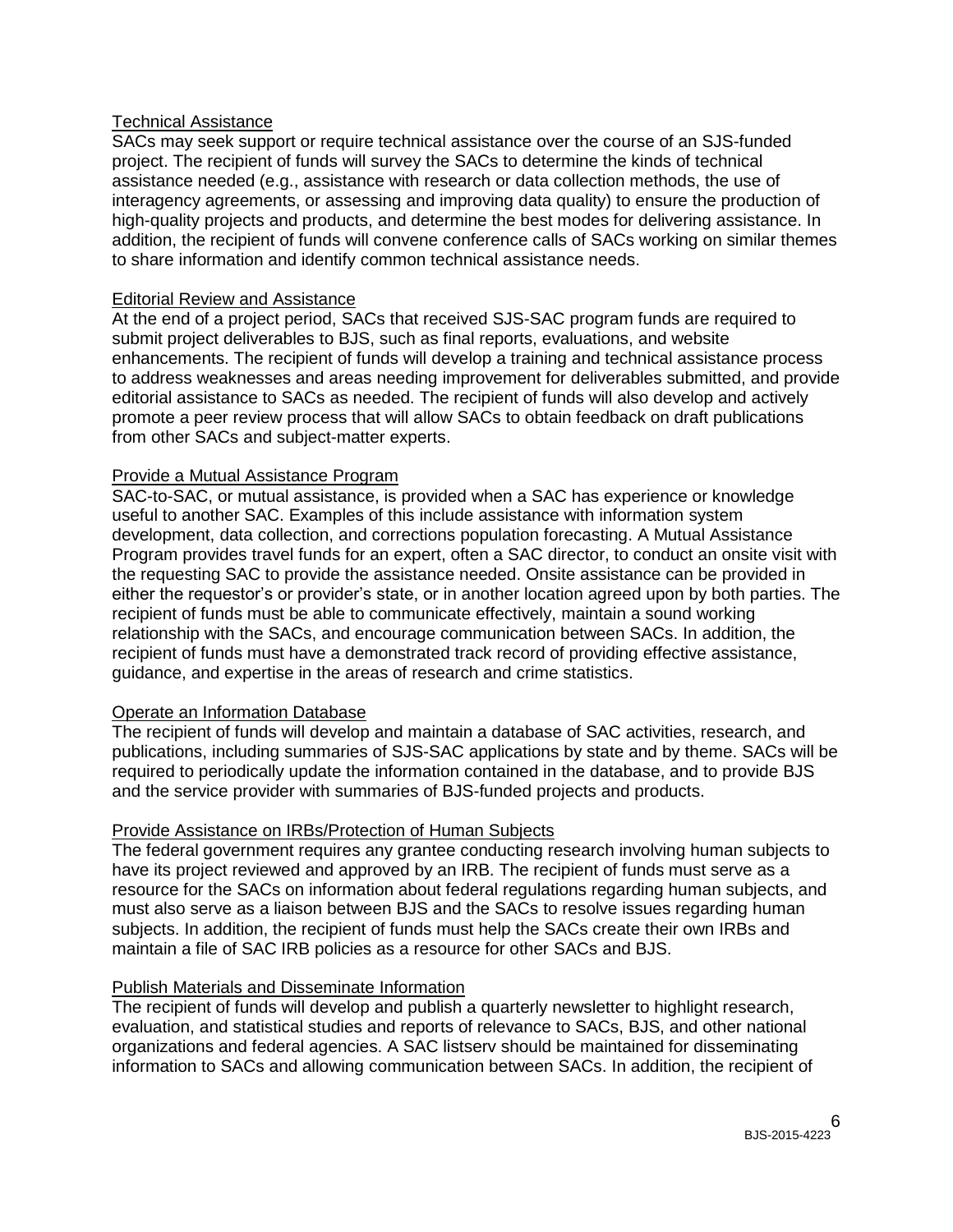funds will disseminate national and federal newsletters, bulletins, and briefs to the SACs to help keep them informed of pertinent justice issues.

#### Convene Skill-Building Professional Seminars

Because of travel restrictions in many states, webinars and online training courses are used in office settings, and skill-building professional seminars are presented at conferences. These tools are available to the SACs for training on topics such as statistical analysis, crime analysis, evaluation methods, crime mapping, and prison population forecasting. Suggestions for topics are solicited from SACs, criminal justice researchers, policy analysts, and practitioners. SAC directors, BJS staff, and outside experts serve as instructors for these webinars and at conferences. The recipient of funds must be experienced in planning seminars, contacting presenters, developing agendas, handling site logistics, and conducting follow-up activities.

#### Provide for New SAC Director Orientation

New SAC directors will be contacted by the BJS program manager assigned to their state. Information on BJS resources, including the Grants Management System (GMS), will be provided to the new SAC directors. The recipient of funds must have a system in place that provides an orientation for new SAC directors. The recipient of funds also should provide the SAC director with information and tools to help conduct research, analyze data, and produce publications. The recipient of funds must create or have an established web-based clearinghouse where new SAC directors can view activities, programs, and publications provided by other SACs. New SAC directors will be encouraged to provide information on their activities and update it on an ongoing basis.

#### <span id="page-6-0"></span>**Deliverables**

Technical assistance and training provided under this program may include-

- direct onsite visits
- telephone and web services
- webinars and online training tools
- data collection and publication of criminal justice-related surveys and materials
- other activities proposed to meet the goals and objectives of this solicitation.

Direct onsite visits. The successful applicant will have the ability to provide technical assistance to states and territories to improve their use of research and statistical data in policy decisions, including planning for and evaluating the impact of federal funding for criminal justice issues. The successful applicant will also facilitate the exchange of criminal justice information among SACs for research purposes within the state and between states.

Telephone and web services. The successful applicant will have the capacity and resources to provide in-house technical assistance via phone and the Internet for responding to information requests about issues related to the collection and analysis of data on justice issues that are relevant to the states and the nation.

Webinars and online training tools. The successful applicant will have the ability to develop, organize, and implement web-based trainings to be used in an office setting. Course offerings proposed should include subjects such as automated systems planning, crime analysis, evaluation research methods, statistics methods, prison and jail population forecasting, crime mapping and analysis, and the integration of criminal justice information systems.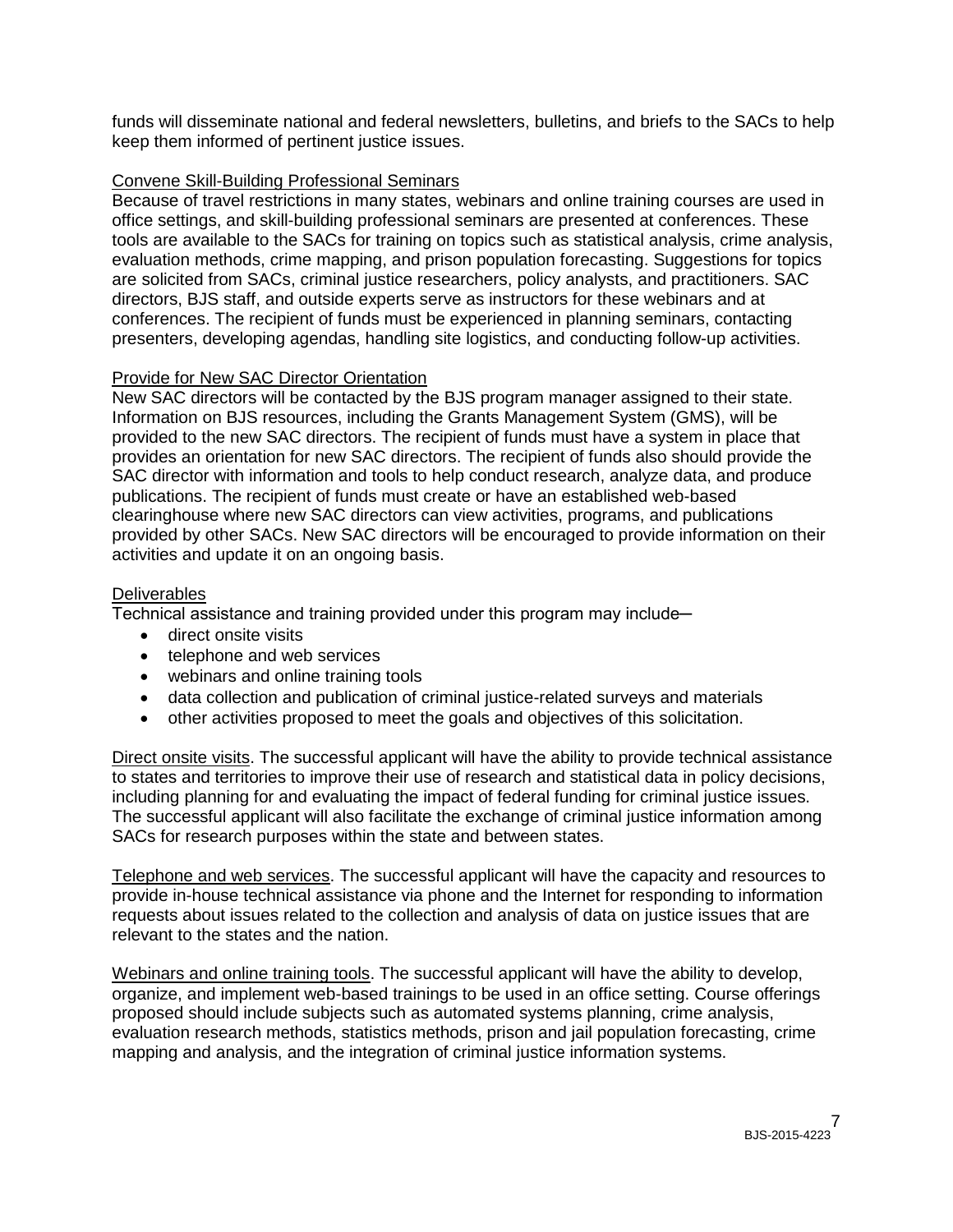Data collection and publication of criminal justice-related surveys and materials. The successful applicant will collaborate with BJS to share research, definitions, data collection methods, survey materials and techniques, and data analysis procedures among the states—and between the states and the federal government—to improve the availability, quality, and comparability of the data and to reduce the burden on these entities for collecting and disseminating this information.

Other activities. Applicants may propose other activities or projects for achieving the goals, objectives, and deliverables outlined in this solicitation, and that will assist BJS in its efforts to enhance the capabilities of state SACs.

## <span id="page-7-0"></span>**Evidence-Based Programs or Practices**

OJP strongly emphasizes the use of data and evidence in policymaking and program development in criminal justice, juvenile justice, and crime victim services. OJP is committed to—

- improving the quantity and quality of the evidence OJP generates
- integrating evidence into program, practice, and policy decisions within OJP and the field
- improving the translation of evidence into practice.

OJP considers programs and practices to be evidence-based when their effectiveness has been demonstrated by causal evidence, generally obtained through one or more outcome evaluations. Causal evidence documents a relationship between an activity or intervention (including technology) and its intended outcome, including measuring the direction and size of a change, and the extent to which a change may be attributed to the activity or intervention. Causal evidence depends on the use of scientific methods to rule out, to the extent possible, alternative explanations for the documented change. The strength of causal evidence, based on the factors described above, will influence the degree to which OJP considers a program or practice to be evidence-based. The [OJP CrimeSolutions.gov](http://www.crimesolutions.gov/) website is one resource that applicants may use to find information about evidence-based programs in criminal justice, juvenile justice, and crime victim services.

# <span id="page-7-1"></span>**B. Federal Award Information**

BJS estimates that it will make up to one award of up to \$500,000 for a 1-year project period, beginning as early as October 1, 2015 and no later than January 1, 2016. Subsequent to the initial 12 months, an annual award amount to be determined, subject to the availability of funds and satisfactory performance of the grantee, will be renewable annually for a period of 3 years.

BJS may, in certain cases, provide supplemental funding in future years to awards under this solicitation. Important considerations in decisions regarding supplemental funding include, among other factors, the availability of funding, strategic priorities, assessment of the quality of the management of the award (for example, timeliness and quality of progress reports), and assessment of the progress of the work funded under the award.

All awards are subject to the availability of appropriated funds and to any modifications or additional requirements that may be imposed by law.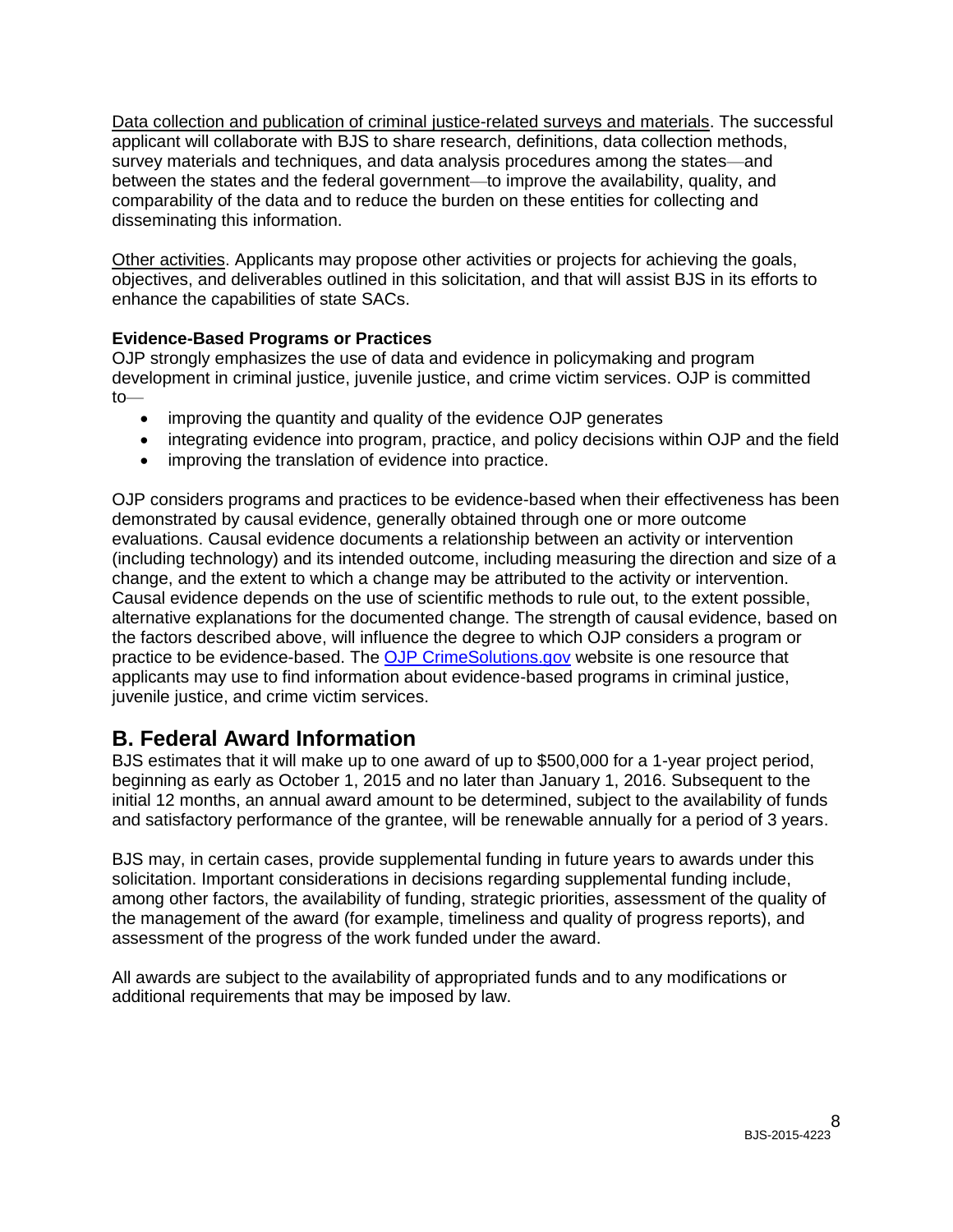#### <span id="page-8-0"></span>**Type of Award<sup>1</sup>**

BJS expects that it will make any award from this solicitation in the form of a cooperative agreement, which is a particular type of grant used if BJS expects to have ongoing substantial involvement in award activities. Substantial involvement includes direct oversight and involvement with the grantee organization in implementation of the grant, but does not involve day-to-day project management. See [Administrative, National Policy, and Other Legal](#page-25-0)  [Requirements,](#page-25-0) under Section [F. Federal Award Administration Information,](#page-25-0) for details regarding the federal involvement anticipated under an award from this solicitation.

### <span id="page-8-1"></span>**Financial Management and System of Internal Controls**

If selected for funding, the award recipient must—

(a) establish and maintain effective internal control over the federal award that provides reasonable assurance that the nonfederal entity is managing the federal award in compliance with federal statutes, regulations, and the terms and conditions of the federal award. These internal controls should be in compliance with guidance in "Standards for Internal Control in the Federal Government" issued by the Comptroller General of the United States and the "Internal Control Integrated Framework," issued by the Committee of Sponsoring Organizations of the Treadway Commission (COSO).

(b) comply with federal statutes, regulations, and the terms and conditions of the federal awards.

(c) evaluate and monitor the nonfederal entity's compliance with statutes, regulations, and the terms and conditions of federal awards.

(d) take prompt action when instances of noncompliance are identified including noncompliance identified in audit findings.

(e) take reasonable measures to safeguard protected personally identifiable information and other information the federal awarding agency or pass-through entity designates as sensitive or the nonfederal entity considers sensitive consistent with applicable federal, state, and local laws regarding privacy and obligations of confidentiality.

In order to better understand administrative requirements and cost principles, award applicants are encouraged to enroll, at no charge, in the Department of Justice Grants Financial Management Online Training available [here.](http://gfm.webfirst.com/)

#### <span id="page-8-2"></span>**Budget Information**

 $\overline{a}$ 

#### <span id="page-8-3"></span>**Cost Sharing or Match Requirement**

This solicitation does not require a match. However, if a successful application proposes a voluntary match amount, and OJP approves the budget, the total match amount incorporated into the approved budget becomes mandatory and subject to audit.

<sup>1</sup> *See generally* 31 U.S.C. §§ 6301-6305 (defines and describes various forms of federal assistance relationships, including grants and cooperative agreements (a type of grant)).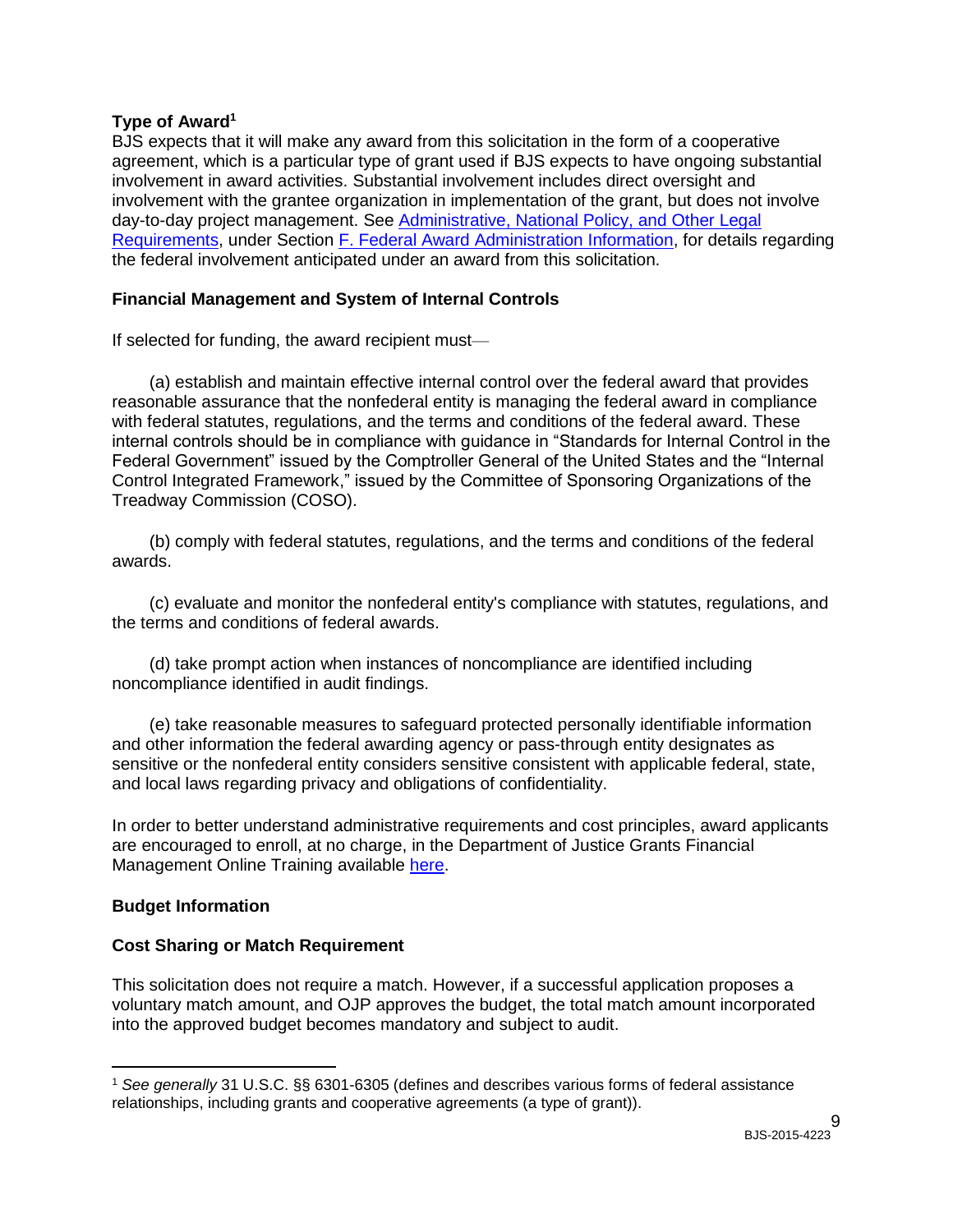#### <span id="page-9-0"></span>**Pre-Agreement Cost Approvals**

 $\overline{a}$ 

OJP does not typically approve pre-agreement costs; an applicant must request and obtain the prior written approval of OJP for all such costs. If approved, pre-agreement costs could be paid from grant funds consistent with a grantee's approved budget, and under applicable cost standards. However, all such costs prior to award and prior to approval of the costs are incurred at the sole risk of an applicant. Generally, no applicant should incur project costs *before* submitting an application requesting federal funding for those costs. Should there be extenuating circumstances that appear to be appropriate for OJP's consideration as preagreement costs, the applicant should contact the point of contact listed on the title page of this announcement for details on the requirements for submitting a written request for approval. See the section on Costs Requiring Prior Approval in the [Financial Guide,](http://ojp.gov/financialguide/index.htm) for more information.

#### <span id="page-9-1"></span>**Limitation on Use of Award Funds for Employee Compensation; Waiver**

With respect to any award of more than \$250,000 made under this solicitation, recipients may not use federal funds to pay total cash compensation (salary plus cash bonuses) to any employee of the award recipient at a rate that exceeds 110% of the maximum annual salary payable to a member of the Federal Government's Senior Executive Service (SES) at an agency with a Certified SES Performance Appraisal System for that year.<sup>2</sup> The 2015 salary table for SES employees is available at the Office of Personnel Management [website.](http://www.opm.gov/policy-data-oversight/pay-leave/salaries-wages/salary-tables/15Tables/exec/html/ES.aspx) Note: A recipient may compensate an employee at a greater rate, provided the amount in excess of this compensation limitation is paid with nonfederal funds. (Any such additional compensation will not be considered matching funds where match requirements apply.)

The director of the Bureau of Justice Statistics may exercise discretion to waive, on an individual basis, the limitation on compensation rates allowable under an award. An applicant requesting a waiver should include a detailed justification in the budget narrative of the application. Unless the applicant submits a waiver request and justification with the application, the applicant should anticipate that OJP will request the applicant to adjust and resubmit the budget.

The justification should include the particular qualifications and expertise of the individual, the uniqueness of the service the individual will provide, the individual's specific knowledge of the program or project being undertaken with award funds, and a statement explaining that the individual's salary is commensurate with the regular and customary rate for an individual with his/her qualifications and expertise, and for the work to be done.

## <span id="page-9-2"></span>**Prior Approval, Planning, and Reporting of Conference/Meeting/Training Costs**

OJP strongly encourages applicants that propose to use award funds for any conference-, meeting-, or training-related activity to review carefully—before submitting an application—the OJP policy and guidance on conference approval, planning, and reporting available at [http://www.ojp.gov/financialguide/PostawardRequirements/chapter15page1.htm.](http://www.ojp.gov/financialguide/PostawardRequirements/chapter15page1.htm) OJP policy and guidance (1) encourage minimization of conference, meeting, and training costs; (2) require prior written approval (which may affect project timelines) of most such costs for cooperative agreement recipients and of some such costs for grant recipients; and (3) set cost limits, including a general prohibition of all food and beverage costs.

<sup>&</sup>lt;sup>2</sup> This limitation on use of award funds does not apply to the non-profit organizations specifically named at Appendix VIII to 2 CFR Part 200.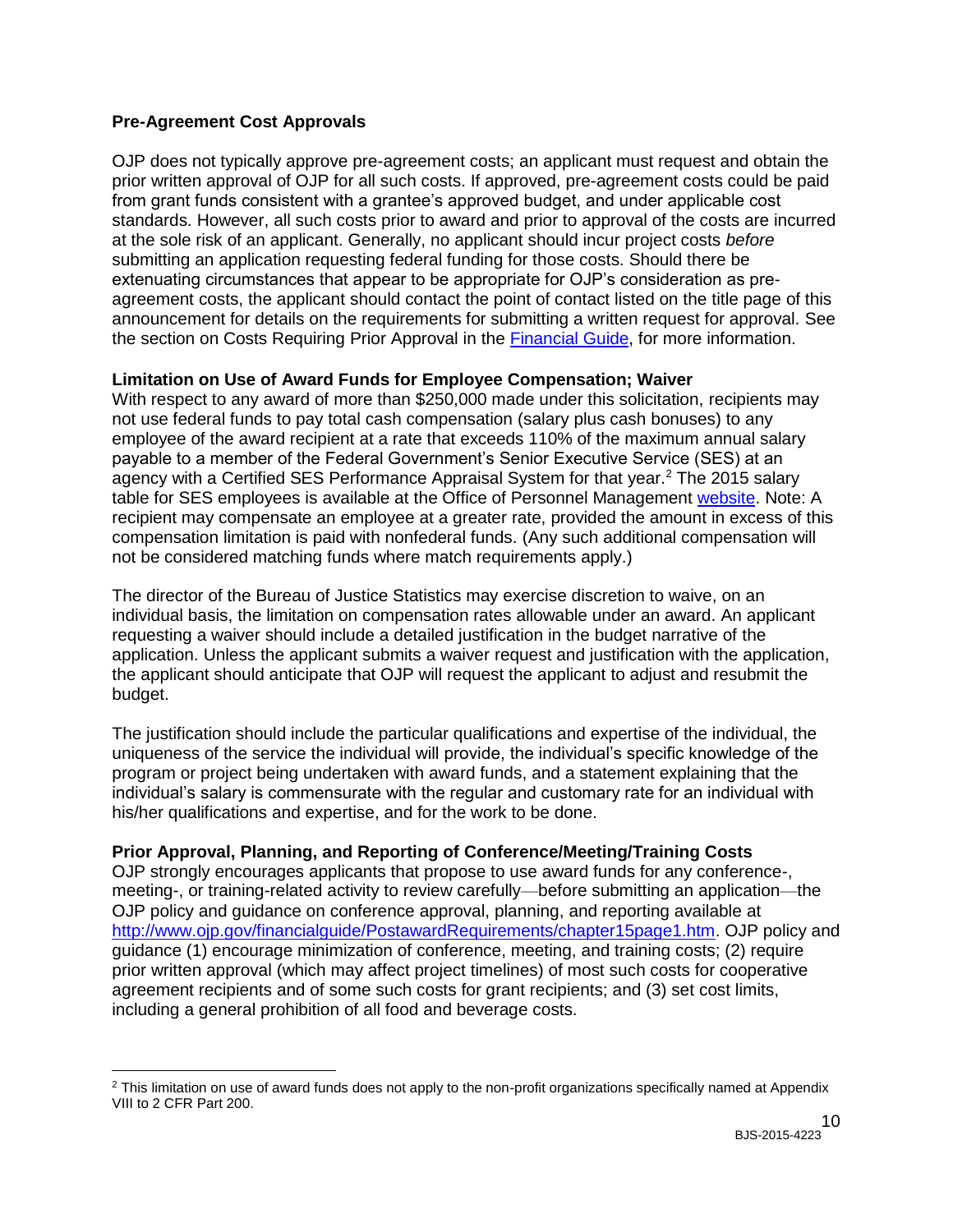#### <span id="page-10-2"></span>**Costs Associated With Language Assistance (if applicable)**

If an applicant proposes a program or activity that would deliver services or benefits to individuals, the costs of taking reasonable steps to provide meaningful access to those services or benefits for individuals with limited English proficiency may be allowable. Reasonable steps to provide meaningful access to services or benefits may include interpretation or translation services where appropriate.

For additional information, see the "Civil Rights Compliance" section under "Solicitation Requirements" in the [OJP Funding Resource Center.](http://ojp.gov/funding/index.htm)

# <span id="page-10-0"></span>**C. Eligibility Information**

For additional eligibility information, see Title page.

#### <span id="page-10-3"></span>**Cost Sharing or Match Requirement**

For additional information on cost sharing and match requirement, see Section [B. Federal](#page-7-1)  [Award Information.](#page-7-1)

#### <span id="page-10-4"></span>**Limit on Number of Application Submissions**

If an applicant submits multiple versions of the same application, BJS will review only the most recent system-validated version submitted. For more information on system-validated versions, see [How to Apply.](#page-20-0)

# <span id="page-10-1"></span>**D. Application and Submission Information**

#### <span id="page-10-5"></span>**What an Application Should Include**

Applicants should anticipate that if they fail to submit an application that contains all of the specified elements, it may negatively affect the review of their application; and, should a decision be made to make an award, it may result in the inclusion of special conditions that preclude the recipient from accessing or using award funds pending satisfaction of the conditions.

Moreover, applicants should anticipate that applications that are determined to be nonresponsive to the scope of the solicitation, or that do not include the application elements that BJS has designated to be critical, will neither proceed to peer review nor receive further consideration. Under this solicitation, BJS has designated the following application elements as critical: Program Narrative, Budget Detail Worksheet, Budget Narrative, and resumes/curriculum vitae of key personnel. Applicants may combine the Budget Narrative and the Budget Detail Worksheet in one document. However, if an applicant submits only one budget document, it must contain **both** narrative and detail information. Please review the "Note on File Names and File Types" under **[How to Apply](#page-20-0)** to be sure applications are submitted in permitted formats.

*OJP strongly recommends that applicants use appropriately descriptive file names (e.g*.*, "Program Narrative," "Budget Detail Worksheet and Budget Narrative," "Timelines," "Memoranda of Understanding," "Resumes") for all attachments. Also, OJP recommends that applicants include resumes in a single file.*

## **1. Information to Complete the Application for Federal Assistance (SF-424)**

The SF-424 is a required standard form used as a cover sheet for submission of preapplications, applications, and related information. Grants.gov and OJP's Grants Management System (GMS) take information from the applicant's profile to populate the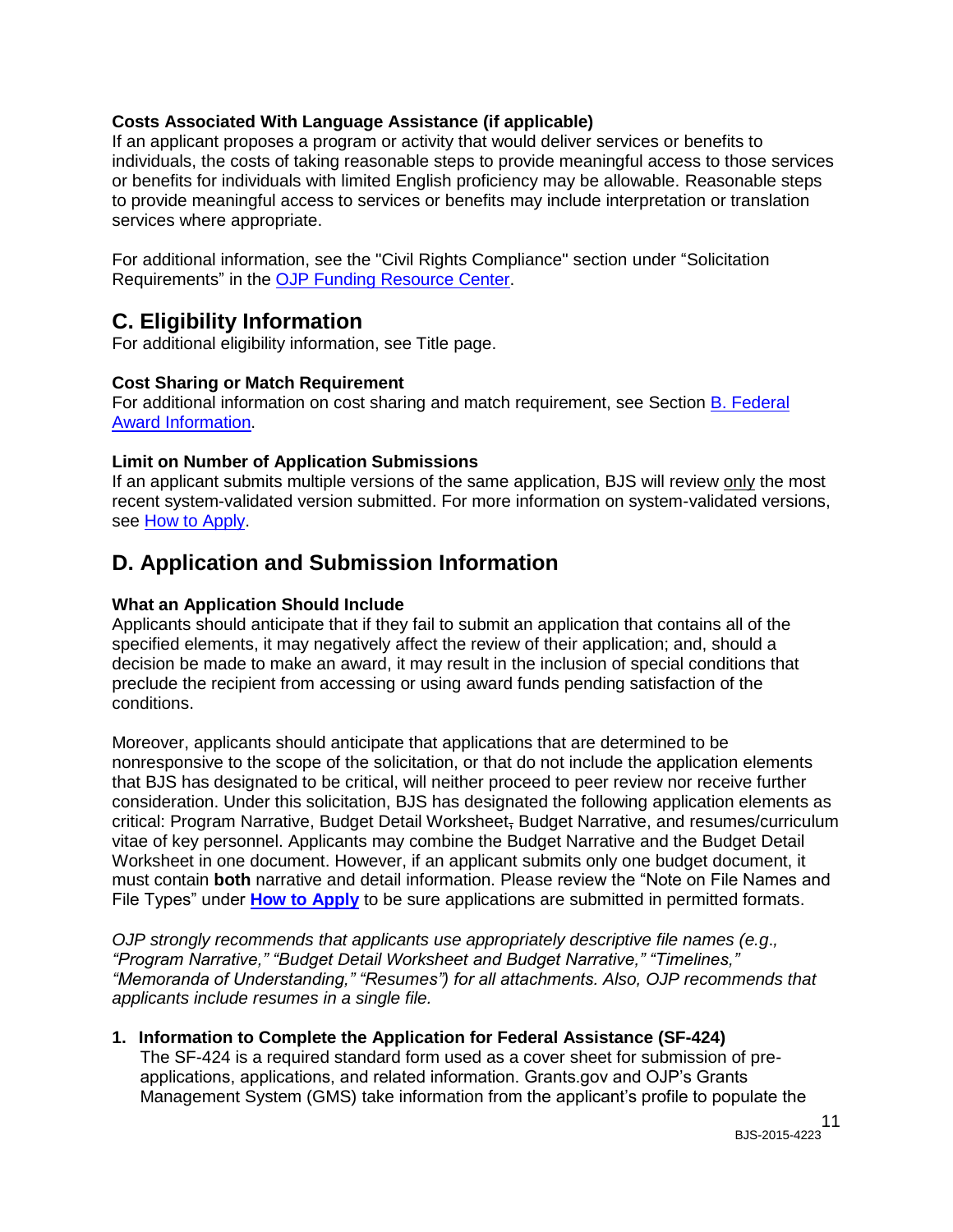fields on this form. When selecting "type of applicant," if the applicant is a for-profit entity, select "For-Profit Organization" or "Small Business" (as applicable).

**Intergovernmental Review:** This funding opportunity **is** subject to [Executive Order 12372.](http://www.archives.gov/federal-register/codification/executive-order/12372.html) Applicants may find the names and addresses of their state's Single Point of Contact (SPOC) at the following website: [www.whitehouse.gov/omb/grants\\_spoc/.](http://www.whitehouse.gov/omb/grants_spoc/) Applicants whose state appears on the SPOC list must contact their state's SPOC to find out about, and comply with, the state's process under Executive Order 12372. In completing the SF-424, applicants whose state appears on the SPOC list are to make the appropriate selection in response to question 19 once the applicant has complied with their state's E.O. 12372 process. (Applicants whose state does not appear on the SPOC list are to make the appropriate selection in response to question 19 to indicate that the "Program is subject to E.O. 12372 but has not been selected by the State for review.")

#### **2. Project Abstract**

Applications should include a high-quality project abstract that summarizes the proposed project in 400 words or less. Project abstracts should be—

- written for a general public audience
- submitted as a separate attachment with "Project Abstract" as part of its file name
- single-spaced, using a standard 12-point font (Times New Roman) with 1-inch margins.

As a separate attachment, the project abstract will **not** count against the page limit for the program narrative.

All project abstracts should follow the detailed template available at [ojp.gov/funding/Apply/Resources/ProjectAbstractTemplate.pdf.](http://ojp.gov/funding/Apply/Resources/ProjectAbstractTemplate.pdf)

**Permission to Share Project Abstract With the Public:** It is unlikely that BJS will be able to fund all promising applications submitted under this solicitation, but it may have the opportunity to share information with the public regarding promising but unfunded applications, for example, through a listing on a web page available to the public. The intent of this public posting would be to allow other possible funders to become aware of such proposals.

In the project abstract template, applicants are asked to indicate whether they give OJP permission to share their project abstract (including contact information) with the public. Granting (or failing to grant) this permission will not affect OJP's funding decisions, and, if the application is not funded, granting permission will not guarantee that abstract information will be shared, nor will it guarantee funding from any other source.

**Note:** OJP may choose not to list a project that otherwise would have been included in a listing of promising but unfunded applications, should the abstract fail to meet the format and content requirements noted above and outlined in the project abstract template.

#### **3. Program Narrative**

The Statement of the Problem as described in the Program Narrative should detail the applicant's plan for delivering all of the activities described in the Goals and Objectives and the Deliverables sections of the solicitation (pages 5–7). The narrative should also effectively address the selection criteria (page 23). The narrative should provide a proposed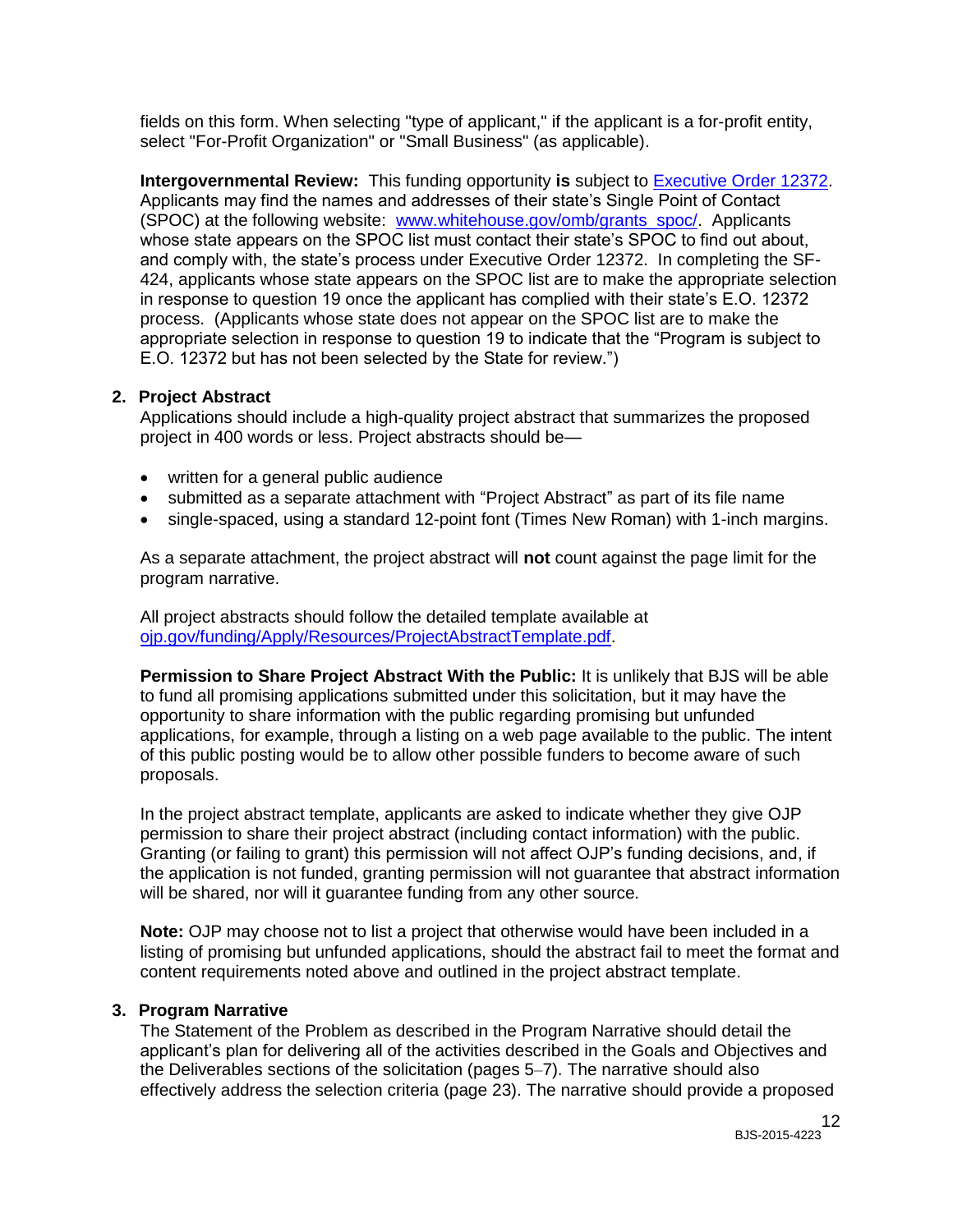timeline and budget for all project activities. The narrative should clearly demonstrate the applicant's knowledge and experience administering technical assistance to state and tribal entities and its capabilities for handling a national conference, and for collecting criminal justice data. The page limit for the program narrative is 30 pages (single-spaced, using a standard 12-point font with 1-inch margins). If the program narrative fails to comply with these length-related restrictions, BJS may consider such noncompliance in peer review and in final award decisions.

The following sections should be included as part of the program narrative:

- a. Statement of the Problem
- b. Project Design and Implementation
- c. Capabilities and Competencies
- d. Plan for Collecting the Data Required for This Solicitation's Performance Measures (Submission of performance measures data is not required for the application.)

To assist the Department with fulfilling its responsibilities under the Government Performance and Results Act of 1993 (GPRA), Public Law 103-62, and the GPRA Modernization Act of 2010, Public Law 111-352, applicants that receive funding under this solicitation must provide data that measure the results of their work done under this solicitation. OJP will require any award recipient, post-award, to provide the data requested in the "Data Grantee Provides" column so that OJP can calculate values for the "Performance Measures" column. Performance measures for this solicitation are as follows:

| <b>Objectives</b>                                                                                         | <b>Performance</b><br><b>Measures</b>                                        | Data to be Provided by<br><b>Grantees</b>                                                            |
|-----------------------------------------------------------------------------------------------------------|------------------------------------------------------------------------------|------------------------------------------------------------------------------------------------------|
| Enhance the capabilities<br>of the states to collect,<br>analyze, and interpret<br>data on justice issues | Percentage of training<br>and technical<br>assistance requests<br>completed. | Number of on-site technical assistance<br>requests received by type during the<br>reporting period.  |
| relevant to the states and<br>the nation through training<br>and technical assistance.                    |                                                                              | Number of on-site technical assistance<br>requests completed by type during the<br>reporting period. |
|                                                                                                           |                                                                              | Number of on-site training request<br>received by type during the reporting<br>period.               |
|                                                                                                           |                                                                              | Number of on-site training requests<br>completed by type during the reporting<br>period.             |
|                                                                                                           |                                                                              | Number of in-house technical assistance<br>requests received by type during the<br>reporting period. |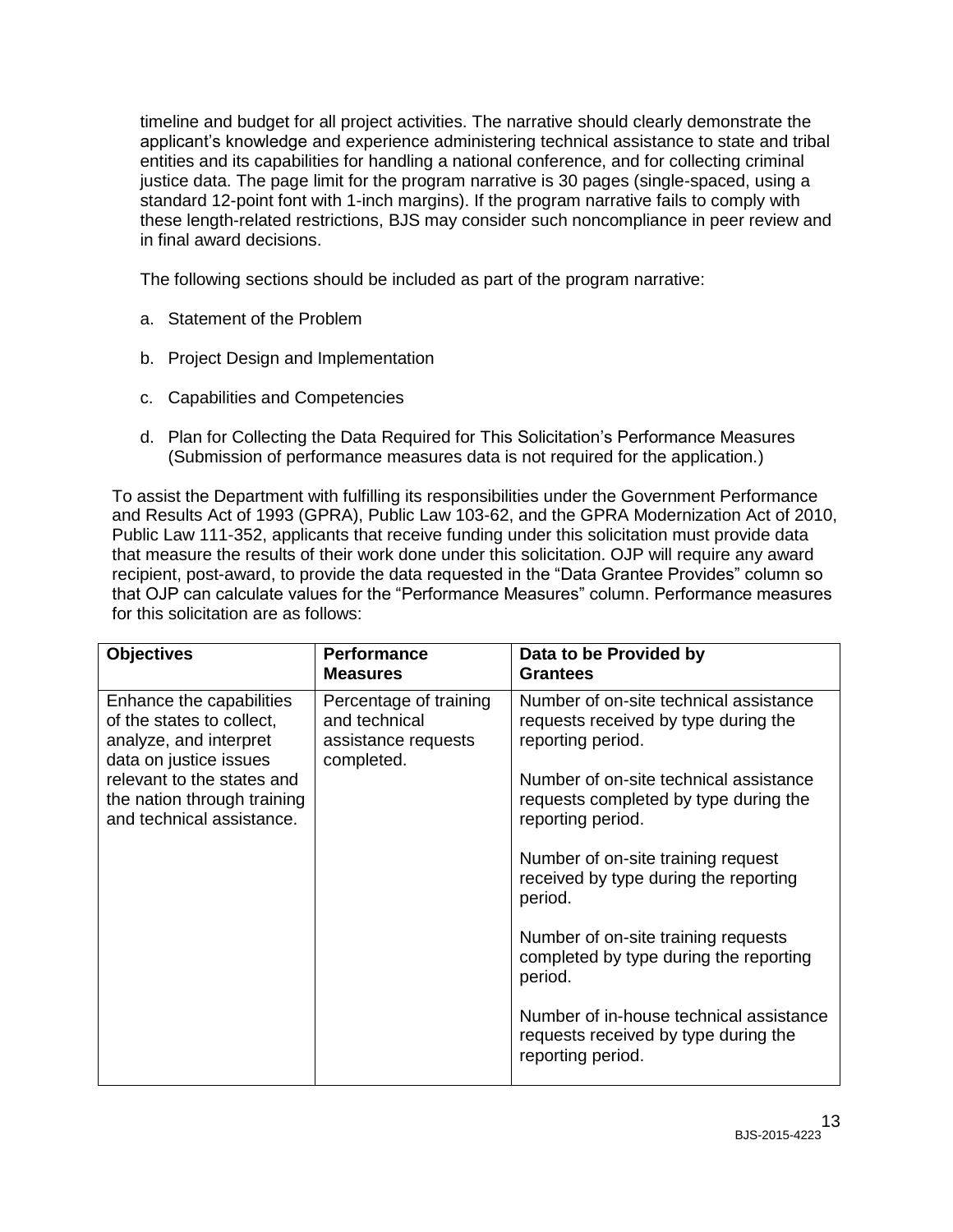|                                                                          |                                                                                         | Number of in-house technical assistance<br>requests completed by type during the<br>reporting period.                               |
|--------------------------------------------------------------------------|-----------------------------------------------------------------------------------------|-------------------------------------------------------------------------------------------------------------------------------------|
|                                                                          |                                                                                         | Number of in-house training request<br>received by type during the reporting<br>period.                                             |
|                                                                          |                                                                                         | Number of in-house training requests by<br>type during the reporting period.                                                        |
|                                                                          | Number of technical<br>assistance contacts<br>received.                                 | Number of technical assistance contacts<br>by telephone received during the<br>reporting period.                                    |
|                                                                          |                                                                                         | Number of technical assistance contact<br>by web services received during the<br>reporting period.                                  |
|                                                                          | Number of<br>agencies/organizations<br>requesting technical<br>assistance.              | Number of agencies/organizations<br>requesting technical assistance during<br>the reporting period.                                 |
|                                                                          | Number of<br>program/conference<br>materials developed.                                 | Number of program/conference materials<br>developed for SACs during the reporting<br>period.                                        |
|                                                                          | Number of<br>education/training<br>modules developed.                                   | Number of education/training modules<br>developed for SACs during the reporting<br>period.                                          |
|                                                                          | Number of participants<br>who attend the training.                                      | Number of people attending training<br>conferences/workshops during the<br>reporting period.                                        |
|                                                                          | Percent of participants<br>trained who reported<br>an increase in<br>knowledge, skills, | Number of participants exhibiting<br>increased knowledge of program, as<br>determined by pre- and post-testing.                     |
|                                                                          | and/or abilities.                                                                       | Number of participants that completed<br>the training during the reporting period.                                                  |
| Develop and deliver<br>training to SACs to<br>enhance their statistical, | Number of<br>presentations<br>conducted.                                                | Number of presentations conducted<br>based on topics submitted by SACs<br>during the reporting period.                              |
| research, and<br>organizational<br>capabilities.                         | Number of<br>program/conference<br>materials developed.                                 | Number of program/conference materials<br>developed for the skill-building<br>professional seminars during the<br>reporting period. |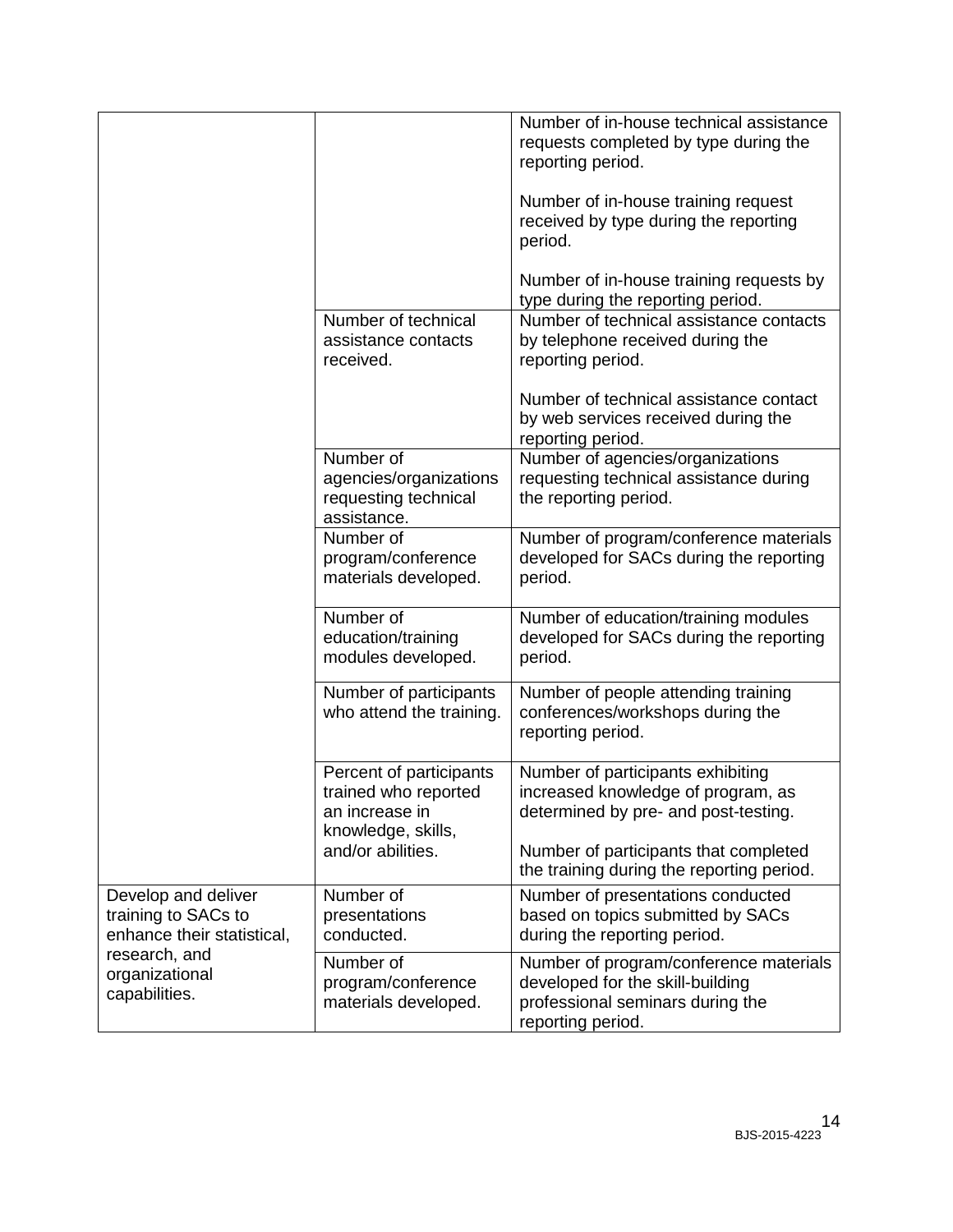|                                                 | Number of                | Number of education/training modules                                   |
|-------------------------------------------------|--------------------------|------------------------------------------------------------------------|
|                                                 | education/training       | developed for the skill-building                                       |
|                                                 | modules developed.       | professional seminars during the                                       |
|                                                 |                          | reporting period.                                                      |
|                                                 | Number of participants   | Number of participants attending                                       |
|                                                 | who attend the training. | seminars during the reporting period.                                  |
|                                                 |                          |                                                                        |
|                                                 | Percent of participants  | Number of participants exhibiting                                      |
|                                                 | trained who reported     | increased knowledge of program, as                                     |
|                                                 | an increase in           | determined by pre- and post-testing.                                   |
|                                                 | knowledge, skills,       |                                                                        |
|                                                 | and/or abilities.        | Number of participants that completed                                  |
|                                                 |                          | the training during the reporting period.                              |
| Provide a mechanism that                        | Develop data collection  | Develop an information database of SAC                                 |
| supports the collection                         | tools.                   | activities, research, publications.                                    |
| and sharing of vital justice                    |                          |                                                                        |
| system data among the<br>states and the federal |                          | Develop a web-based clearinghouse<br>where new SAC Directors can view  |
| government.                                     |                          | activities, programs and publications                                  |
|                                                 |                          | provided by other SACs.                                                |
|                                                 | Percent of records/data  | Number of records/data in the database                                 |
|                                                 | in the database that     | (by database) that are complete and                                    |
|                                                 | are complete and         | accurate.                                                              |
|                                                 | accurate.                |                                                                        |
|                                                 |                          | Number of records/data in the database                                 |
|                                                 |                          | (by database).                                                         |
|                                                 | Number of deliverables   | Develop and publish a quarterly                                        |
|                                                 | completed on time.       | newsletter to highlight research,                                      |
|                                                 |                          | evaluation, and statistical studies and                                |
|                                                 | Number of deliverables   | reports of relevance to SACs, BJS, and                                 |
|                                                 | that meet expectations.  | other national organizations and federal                               |
|                                                 |                          | agencies.                                                              |
|                                                 |                          |                                                                        |
|                                                 |                          | Maintain a SAC listserv.                                               |
|                                                 |                          | Number of reports produced presenting                                  |
|                                                 |                          | findings of collaborative projects.                                    |
|                                                 |                          |                                                                        |
|                                                 | Number of materials      | Number of national and federal                                         |
|                                                 | disseminated.            | newsletters, bulletins, and briefs                                     |
|                                                 |                          | disseminated to SACs during the                                        |
|                                                 |                          | reporting period.                                                      |
|                                                 |                          |                                                                        |
|                                                 |                          | Number of projects made available to<br>other states via the Web or by |
|                                                 |                          | presentations at conferences or                                        |
|                                                 |                          | workshops.                                                             |
|                                                 |                          |                                                                        |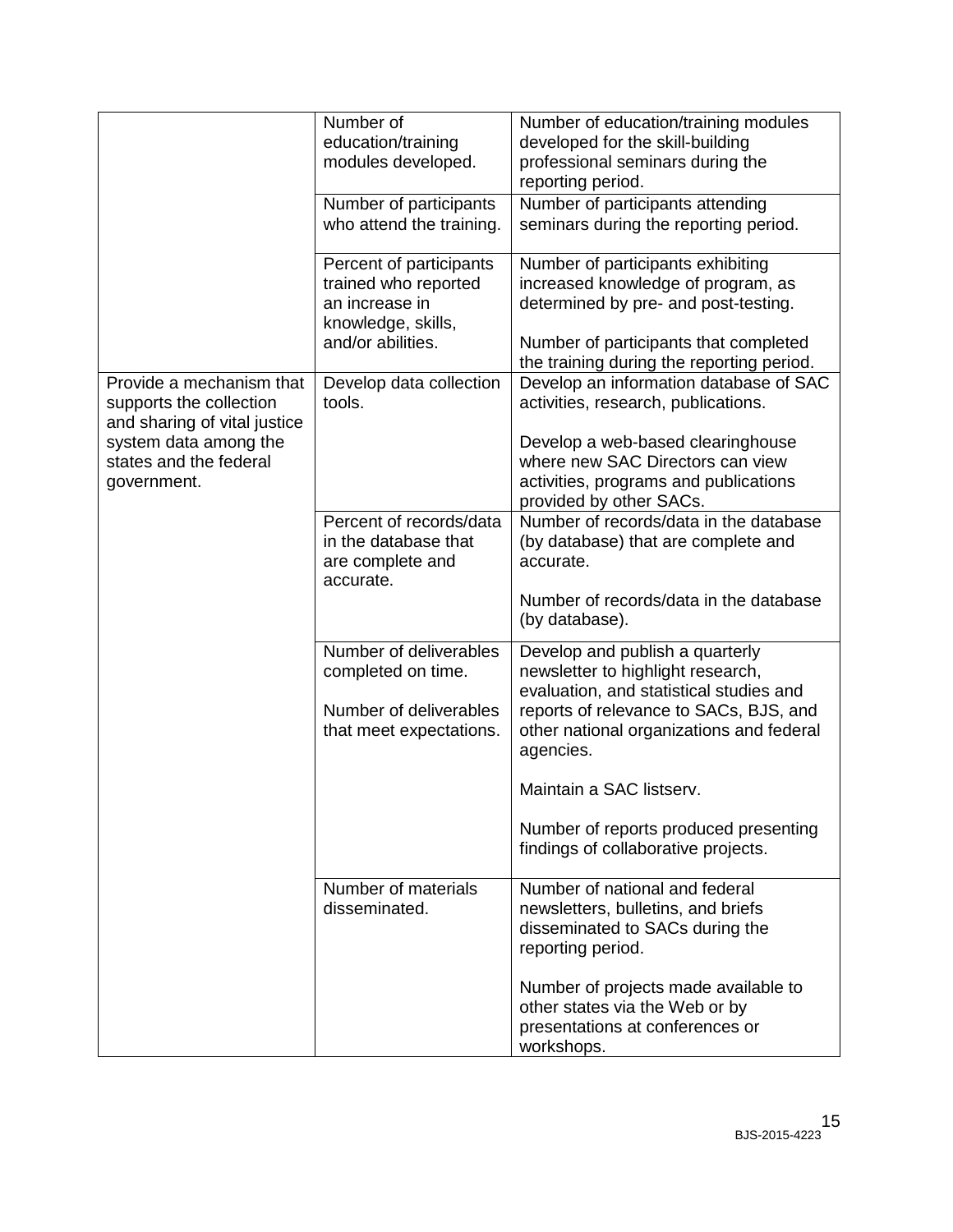| Number of scheduled<br>data collection series<br>and special analyses to<br>be conducted. | Number of multistate projects initiated<br>and completed by SACs.       |
|-------------------------------------------------------------------------------------------|-------------------------------------------------------------------------|
|                                                                                           | Number of SACs participating in the<br>publication peer review process. |
|                                                                                           |                                                                         |

BJS does not require applicants to submit performance measures data with their application. Performance measures are included as an alert that BJS will require successful applicants to submit specific data as part of their reporting requirements. For the application, applicants should indicate an understanding of these requirements and discuss how they will gather the required data, should they receive funding.

#### **Note on Project Evaluations**

Applicants that propose to use funds awarded through this solicitation to conduct project evaluations should be aware that certain project evaluations (such as systematic investigations designed to develop or contribute to generalizable knowledge) may constitute "research" for purposes of applicable DOJ human subjects protection regulations. However, project evaluations that are intended only to generate internal improvements to a program or service, or are conducted only to meet OJP's performance measure data reporting requirements, likely do not constitute "research." Applicants should provide sufficient information for OJP to determine whether the particular project they propose would either intentionally or unintentionally collect and/or use information in such a way that it meets the DOJ regulatory definition of research.

Research, for the purposes of human subjects protections for OJP-funded programs, is defined as, "a systematic investigation, including research development, testing, and evaluation, designed to develop or contribute to generalizable knowledge" 28 C.F.R. § 46.102(d). For additional information on determining whether a proposed activity would constitute research, see the decision tree to assist applicants on the "Research and the Protection of Human Subjects" section of the **OJP Funding Resource Center** web page [\(www.ojp.gov/funding/Explore/SolicitationRequirements/EvidenceResearchEvaluationRequirem](http://www.ojp.gov/funding/Explore/SolicitationRequirements/EvidenceResearchEvaluationRequirements.htm) [ents.htm\)](http://www.ojp.gov/funding/Explore/SolicitationRequirements/EvidenceResearchEvaluationRequirements.htm). Applicants whose proposals may involve a research or statistical component also should review the "Data Privacy and Confidentiality Requirements" section on that web page.

## **4. Budget Detail Worksheet and Budget Narrative**

#### **a. Budget Detail Worksheet**

A sample Budget Detail Worksheet can be found at [www.ojp.gov/funding/Apply/Resources/BudgetDetailWorksheet.pdf.](http://ojp.gov/funding/Apply/Resources/BudgetDetailWorksheet.pdf) Applicants that submit their budget in a different format should include the budget categories listed in the sample budget worksheet.

For questions pertaining to budget and examples of allowable and unallowable costs, see the Financial Guide at [www.ojp.gov/financialguide/index.htm](http://www.ojp.gov/financialguide/index.htm)*.*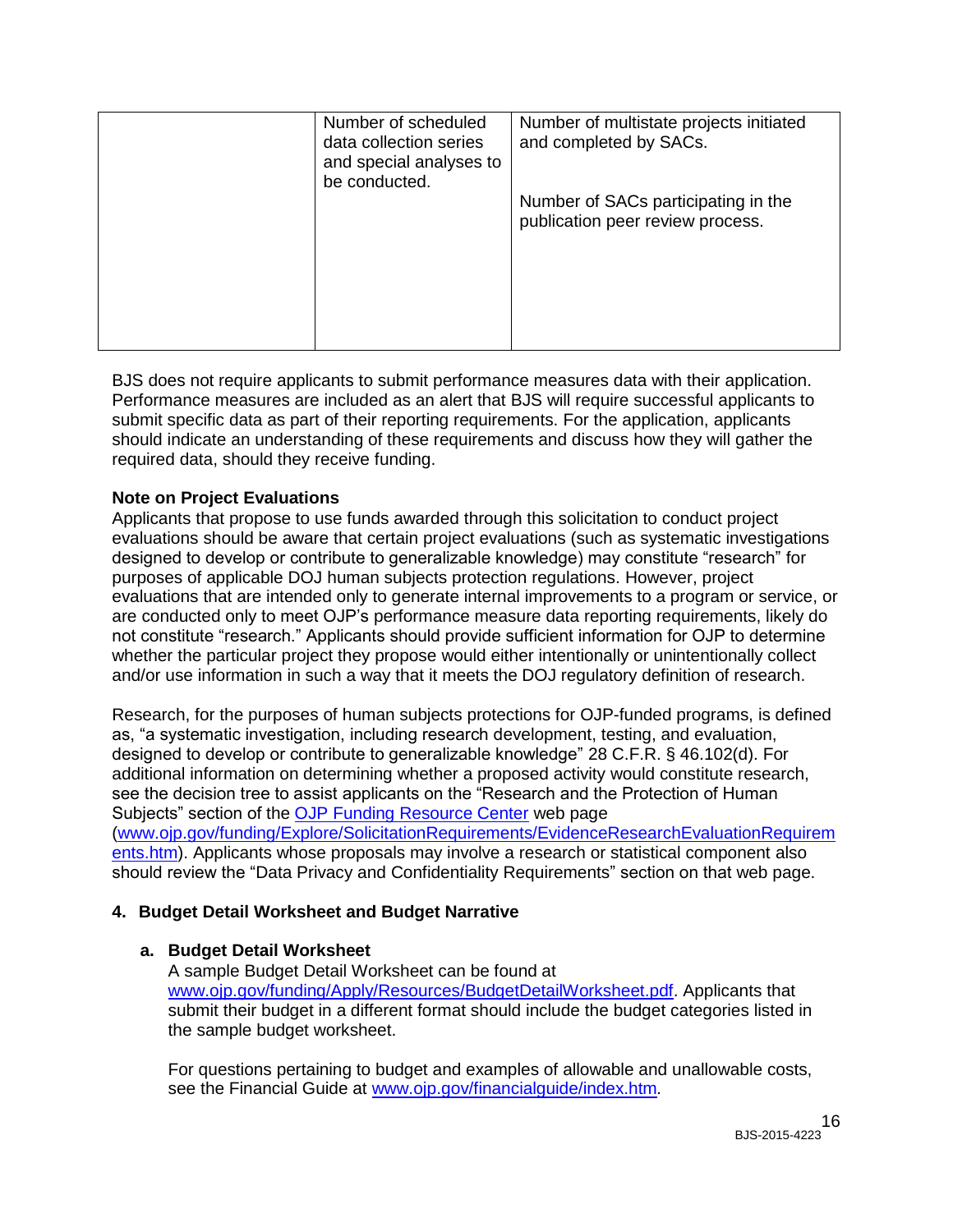#### **b. Budget Narrative**

The budget narrative should thoroughly and clearly describe every category of expense listed in the Budget Detail Worksheet. OJP expects proposed budgets to be complete, cost effective, and allowable (e.g., reasonable, allocable, and necessary for project activities).

Applicants should demonstrate in their budget narratives how they will maximize cost effectiveness of grant expenditures. Budget narratives should generally describe cost effectiveness in relation to potential alternatives and the goals of the project. For example, a budget narrative should detail why planned in-person meetings are necessary, or how technology and collaboration with outside organizations could be used to reduce costs, without compromising quality.

The narrative should be mathematically sound and correspond with the information and figures provided in the Budget Detail Worksheet. The narrative should explain how the applicant estimated and calculated all costs, and how they are relevant to the completion of the proposed project. The narrative may include tables for clarification purposes but need not be in a spreadsheet format. As with the Budget Detail Worksheet, the Budget Narrative should be broken down by year.

#### **c. Noncompetitive Procurement Contracts in Excess of the Simplified Acquisition Threshold**

If an applicant proposes to make one or more noncompetitive procurements of products or services, where the noncompetitive procurement will exceed the simplified acquisition threshold (also known as the small purchase threshold), which is currently set at \$150,000, the application should address the considerations outlined in the [Financial](http://ojp.gov/financialguide/index.htm)  [Guide.](http://ojp.gov/financialguide/index.htm)

#### **d. Pre-Agreement Cost Approvals**

For information on pre-agreement costs, see Section [B. Federal Award Information.](#page-7-1)

#### **5. Indirect Cost Rate Agreement (if applicable)**

Indirect costs are allowed only if the applicant has a current federally approved indirect cost rate. (This requirement does not apply to units of local government.) Attach a copy of the federally approved indirect cost rate agreement to the application. Applicants that do not have an approved rate may request one through their cognizant federal agency, which will review all documentation and approve a rate for the applicant organization, or, if the applicant's accounting system permits, costs may be allocated in the direct cost categories. For the definition of Cognizant Federal Agency, see the "Glossary of Terms" in the [Financial](http://ojp.gov/financialguide/index.htm)  [Guide.](http://ojp.gov/financialguide/index.htm) For assistance with identifying your cognizant agency, please contact the Customer Service Center at 800-458-0786 or at [ask.ocfo@usdoj.gov.](mailto:ask.ocfo@usdoj.gov) If DOJ is the cognizant federal agency, applicants may obtain information needed to submit an indirect cost rate proposal at [http://www.ojp.gov/funding/Apply/Resources/IndirectCosts.pdf.](http://www.ojp.gov/funding/Apply/Resources/IndirectCosts.pdf)

#### **6. Tribal Authorizing Resolution (if applicable)**

Tribes, tribal organizations, or third parties proposing to provide direct services or assistance to residents on tribal lands should include in their applications a resolution, a letter, affidavit, or other documentation, as appropriate, that certifies that the applicant has the legal authority from the tribe(s) to implement the proposed project on tribal lands. In those instances when an organization or consortium of tribes applies for a grant on behalf of a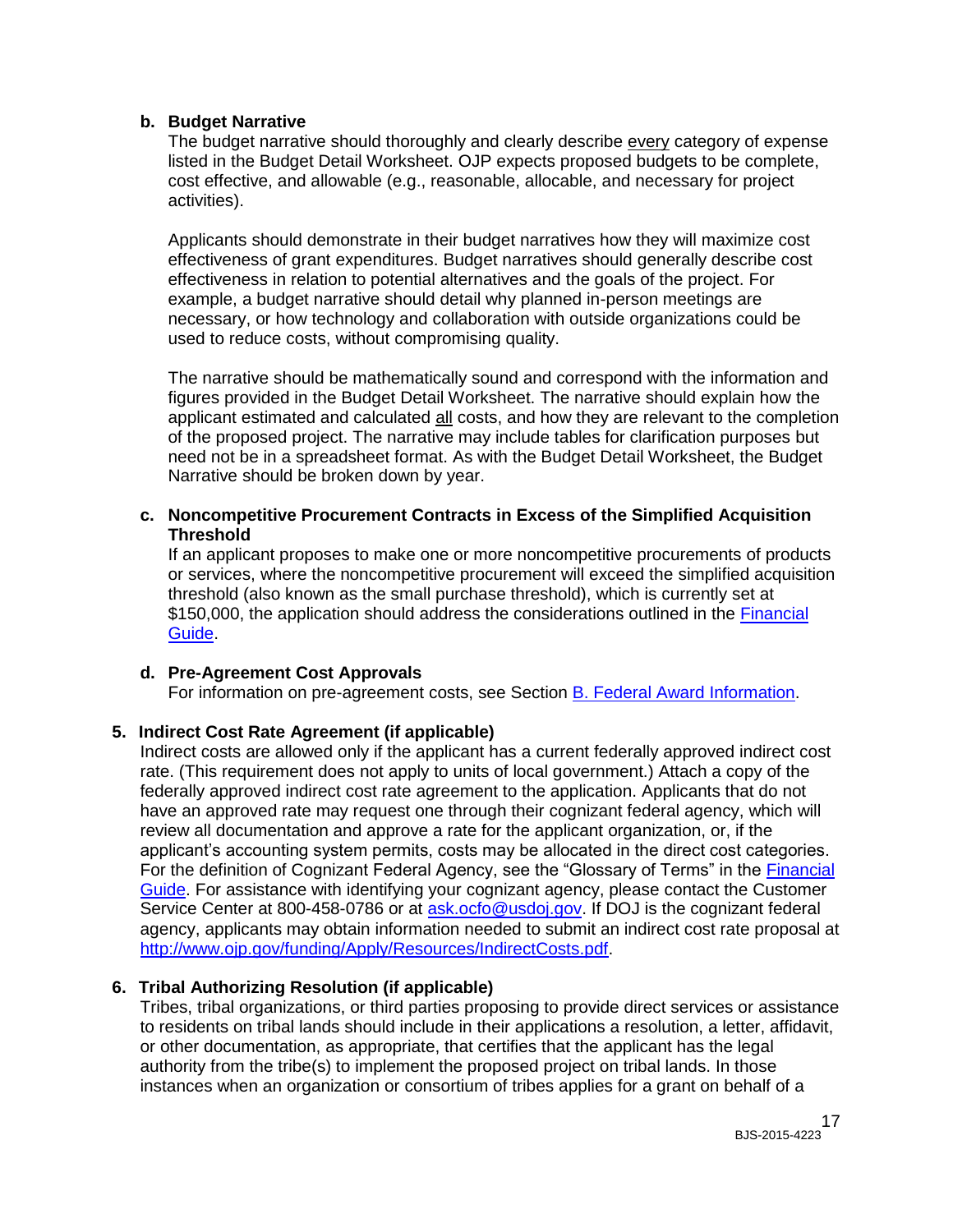tribe or multiple specific tribes, the application should include appropriate legal documentation, as described above, from all tribes that would receive services or assistance under the grant. A consortium of tribes for which existing consortium bylaws allow action without support from all tribes in the consortium (i.e., without an authorizing resolution or comparable legal documentation from each tribal governing body) may submit, instead, a copy of its consortium bylaws with the application.

Applicants unable to submit an application that includes a fully executed (i.e., signed) copy of appropriate legal documentation, as described above, consistent with the applicable tribe's governance structure, should, at a minimum, submit an unsigned, draft version of such legal documentation as part of its application (except for cases in which, with respect to a tribal consortium applicant, consortium bylaws allow action without the support of all consortium member tribes). If selected for funding, BJS will make use of and access to funds contingent on receipt of the fully executed legal documentation.

## **7. Applicant Disclosure of High Risk Status**

Applicants are to disclose whether they are currently designated high risk by another federal grant making agency. This includes any status requiring additional oversight by the federal agency due to past programmatic or financial concerns. If an applicant is designated high risk by another federal grant making agency, you must email the following information to [OJPComplianceReporting@usdoj.gov](mailto:OJPComplianceReporting@usdoj.gov) at the time of application submission:

- The federal agency that currently designated the applicant as high risk
- The date the applicant was designated high risk
- The high risk point-of-contact name, phone number, and email address, from that federal agency
- Reasons for the high-risk status

OJP seeks this information to ensure appropriate federal oversight of any grant award. Unlike the Excluded Parties List, this high-risk information does not disqualify any organization from receiving an OJP award. However, additional grant oversight may be included, if necessary, in award documentation.

# **8. Additional Attachments**

## **a. Key Staff Information**

This should include a staff loading chart, by task, showing the role and number of hours committed for proposed staff; identification of proposed key personnel and their qualifications for the significant functions in this project, along with concise descriptions of the duties each will perform under the cooperative agreement; and an identification by name of all key personnel with decision making authority. Resumes for each staff person identified in the application should be included in this attachment.

# **b. Applicant Disclosure of Pending Applications**

Applicants are to disclose whether they have pending applications for federally funded grants or subgrants (including cooperative agreements) that include requests for funding to support the same project being proposed under this solicitation and will cover the identical cost items outlined in the budget narrative and worksheet in the application under this solicitation. The disclosure should include both direct applications for federal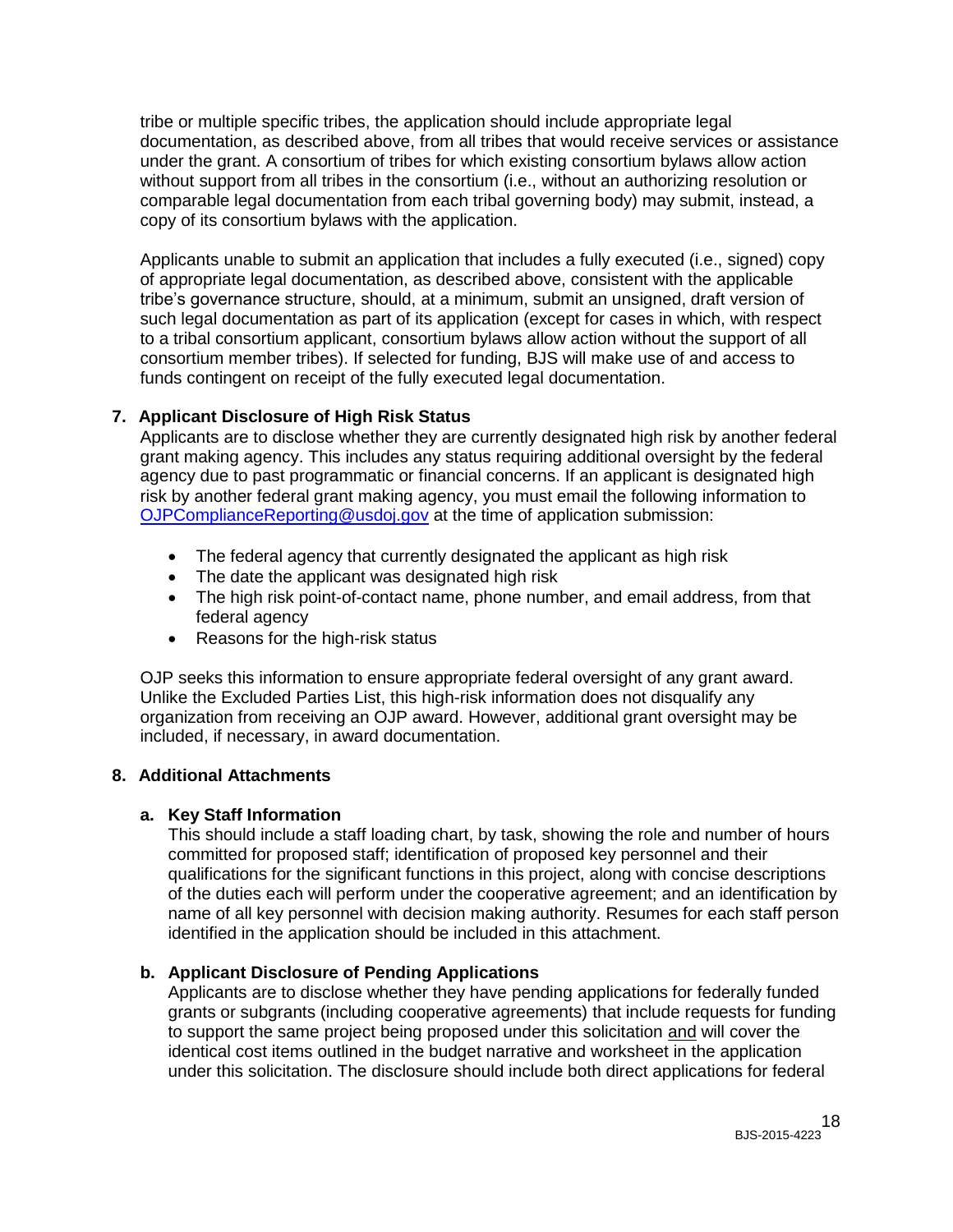funding (e.g., applications to federal agencies) and indirect applications for such funding (e.g., applications to state agencies that will subaward federal funds).

OJP seeks this information to help avoid any inappropriate duplication of funding. Leveraging multiple funding sources in a complementary manner to implement comprehensive programs or projects is encouraged and is not seen as inappropriate duplication.

Applicants that have pending applications as described above are to provide the following information about pending applications submitted within the past 12 months:

- The federal or state funding agency
- The solicitation name/project name
- The point-of-contact information at the applicable funding agency

| <b>Federal or</b><br><b>State</b><br><b>Funding</b><br><b>Agency</b>               | <b>Solicitation</b><br>Name/Project<br><b>Name</b>                                               | Name/Phone/Email for Point of Contact at<br><b>Funding Agency</b> |
|------------------------------------------------------------------------------------|--------------------------------------------------------------------------------------------------|-------------------------------------------------------------------|
| DOJ/COPS                                                                           | <b>COPS Hiring</b><br>Program                                                                    | Jane Doe, 202/000-0000; jane.doe@usdoj.gov                        |
| HHS/<br>Substance<br>Abuse &<br><b>Mental Health</b><br>Services<br>Administration | Drug Free<br>Communities<br>Mentoring Program/<br>North County Youth<br><b>Mentoring Program</b> | John Doe, 202/000-0000; john.doe@hhs.gov                          |

Applicants should include the table as a separate attachment, with the file name "Disclosure of Pending Applications," to their application. Applicants that do not have pending applications as described above are to include a statement to this effect in the separate attachment page (e.g., "[Applicant Name on SF-424] does not have pending applications submitted within the past 12 months for federally funded grants or subgrants (including cooperative agreements) that include requests for funding to support the same project being proposed under this solicitation and will cover the identical cost items outlined in the Budget Narrative and Budget Detail Worksheet in the application under this solicitation.").

#### **c. Research and Evaluation Independence and Integrity**

If a proposal involves research and/or evaluation, regardless of the proposal's other merits, in order to receive funds, the applicant must demonstrate research/evaluation independence, including appropriate safeguards to ensure research/evaluation objectivity and integrity, both in this proposal and as it may relate to the applicant's other current or prior related projects. This documentation may be included as an attachment to the application which addresses BOTH i. and ii. below.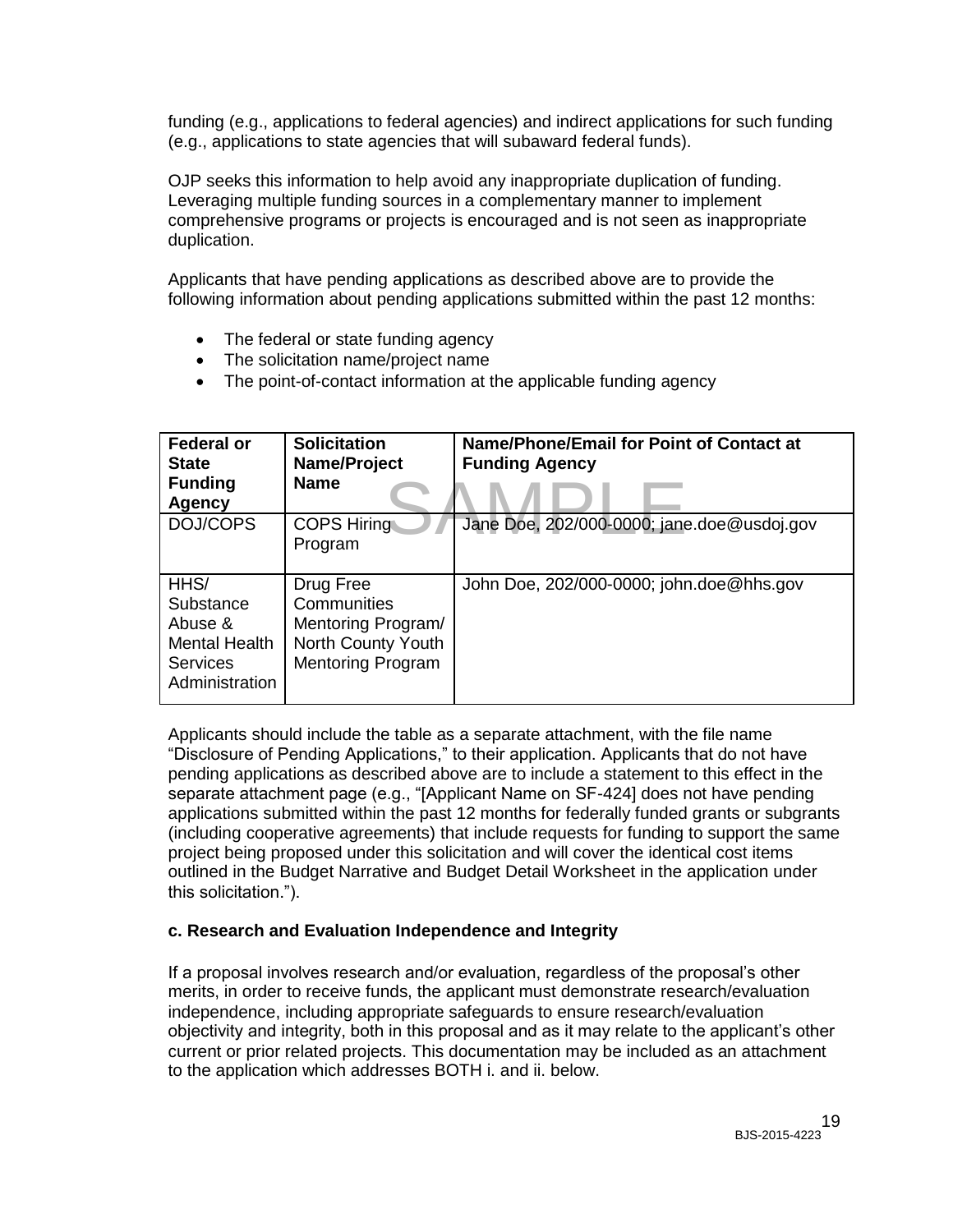- i. For purposes of this solicitation, applicants must document research and evaluation independence and integrity by including, at a minimum, one of the following two items:
	- a. A specific assurance that the applicant has reviewed its proposal to identify any research integrity issues (including all principal investigators and subrecipients) and it has concluded that the design, conduct, or reporting of research and evaluation funded by BJS grants, cooperative agreements, or contracts will not be biased by any personal or financial conflict of interest on the part of its staff, consultants, and/or subrecipients responsible for the research and evaluation or on the part of the applicant organization.

#### OR

- b. A specific listing of actual or perceived conflicts of interest that the applicant has identified in relation to this proposal. These conflicts could be either personal (related to specific staff, consultants, and/or subrecipients) or organizational (related to the applicant or any subgrantee organization). Examples of potential investigator (or other personal) conflict situations may include, but are not limited to, those in which an investigator would be in a position to evaluate a spouse's work product (actual conflict), or an investigator would be in a position to evaluate the work of a former or current colleague (potential apparent conflict). With regard to potential organizational conflicts of interest, as one example, generally an organization could not be given a grant to evaluate a project if that organization had itself provided substantial prior technical assistance to that specific project or a location implementing the project (whether funded by OJP or other sources), as the organization in such an instance would appear to be evaluating the effectiveness of its own prior work. The key is whether a reasonable person understanding all of the facts would be able to have confidence that the results of any research or evaluation project are objective and reliable. Any outside personal or financial interest that casts doubt on that objectivity and reliability of an evaluation or research product is a problem and must be disclosed.
- ii. In addition, for purposes of this solicitation applicants must address the issue of possible mitigation of research integrity concerns by including, at a minimum, one of the following two items:
	- a. If an applicant reasonably believes that no potential personal or organizational conflicts of interest exist, then the applicant should provide a brief narrative explanation of how and why it reached that conclusion. Applicants MUST also include an explanation of the specific processes and procedures that the applicant will put in place to identify and eliminate (or, at the very least, mitigate) potential personal or financial conflicts of interest on the part of its staff, consultants, and/or subrecipients for this particular project, should that be necessary during the grant period. Documentation that may be helpful in this regard could include organizational codes of ethics/conduct or policies regarding organizational, personal, and financial conflicts of interest.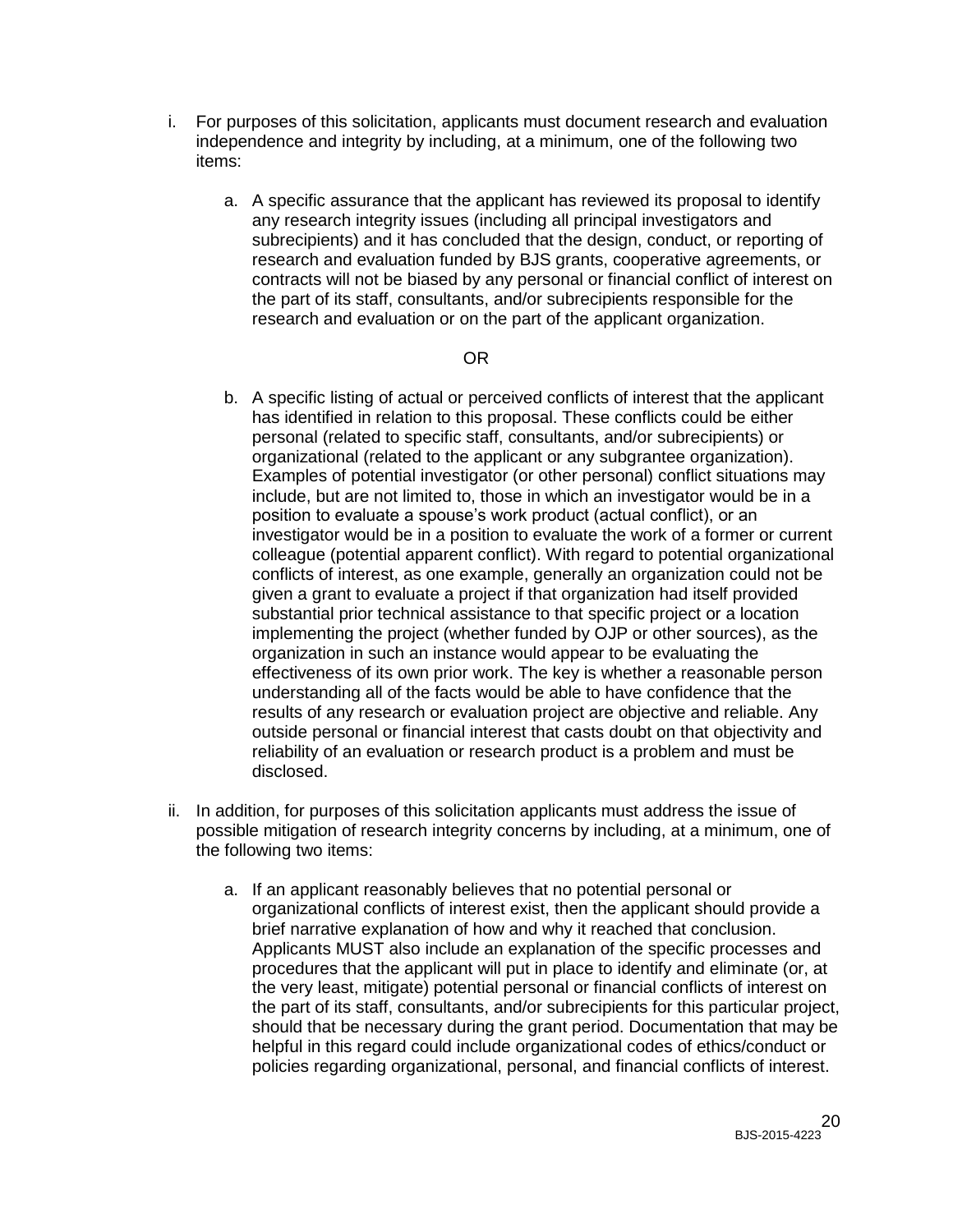b. If the applicant has identified specific personal or organizational conflicts of interest in its proposal during this review, the applicant must propose a specific and robust mitigation plan to address conflicts noted above. At a minimum, the plan must include specific processes and procedures that the applicant will put in place to eliminate (or, at the very least, mitigate) potential personal or financial conflicts of interest on the part of its staff, consultants, and/or subrecipients for this particular project, should that be necessary during the grant period. Documentation that may be helpful in this regard could include organizational codes of ethics/conduct or policies regarding organizational, personal, and financial conflicts of interest. There is no guarantee that the plan, if any, will be accepted as proposed.

Considerations in assessing research and evaluation independence and integrity will include, but are not be limited to, the adequacy of the applicant's efforts to identify factors that could affect the objectivity or integrity of the proposed staff and/or the organization in carrying out the research, development, or evaluation activity; and the adequacy of the applicant's existing or proposed remedies to control any such factors.

#### **9. Financial Management and System of Internal Controls Questionnaire**

In accordance with [2 CFR 200.205,](http://www.ecfr.gov/cgi-bin/text-idx?SID=2ebfb13012953333f32ed4cf1411e33e&node=pt2.1.200&rgn=div5#se2.1.200_1205) federal agencies must have in place a framework for evaluating the risks posed by applicants before they receive a federal award. To facilitate part of this risk evaluation, **all** applicants (other than an individual) are to download, complete, and submit this [form.](http://ojp.gov/funding/Apply/Resources/FinancialCapability.pdf)

#### **10. Disclosure of Lobbying Activities**

All applicants must complete this information. Applicants that expend any funds for lobbying activities are to provide the detailed information requested on the form Disclosure of Lobbying Activities (SF-LLL). Applicants that do not expend any funds for lobbying activities are to enter "N/A" in the text boxes for item 10 ("a. Name and Address of Lobbying Registrant" and "b. Individuals Performing Services").

#### <span id="page-20-0"></span>**How to Apply**

Applicants must register in, and submit applications through Grants.gov, a "one-stop storefront" to find federal funding opportunities and apply for funding. Find complete instructions on how to register and submit an application at [www.Grants.gov.](http://www.grants.gov/) Applicants that experience technical difficulties during this process should call the Grants.gov Customer Support Hotline at **800**-**518**- **4726** or **606-545-5035**, 24 hours a day, 7 days a week, except federal holidays. Registering with Grants.gov is a one-time process; however, **processing delays may occur, and it can take several weeks** for first-time registrants to receive confirmation and a user password. OJP encourages applicants to **register several weeks before** the application submission deadline. In addition, OJP urges applicants to submit applications 72 hours prior to the application due date to allow time to receive validation messages or rejection notifications from Grants.gov, and to correct in a timely fashion any problems that may have caused a rejection notification.

BJS strongly encourages all prospective applicants to sign up for Grants.gov email [notifications](http://www.grants.gov/web/grants/manage-subscriptions.html) regarding this solicitation. If this solicitation is cancelled or modified, individuals who sign up with Grants.gov for updates will be automatically notified.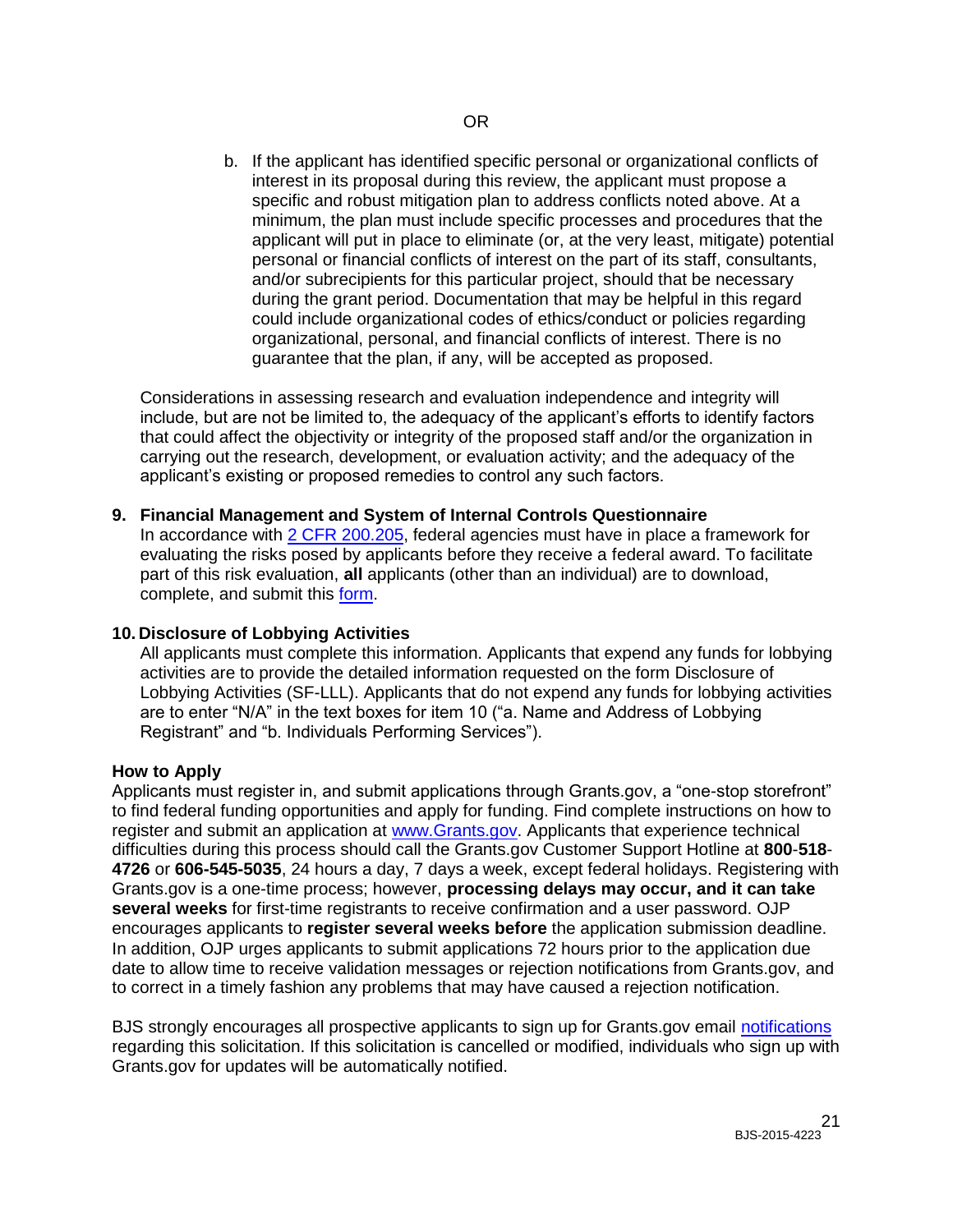**Note on File Names and File Types:** Grants.gov only permits the use of certain specific characters in names of attachment files. Valid file names may include only the characters shown in the table below. Grants.gov is designed to reject any application that includes an attachment(s) with a file name that contains any characters not shown in the table below.

| <b>Characters</b>    |                                                                             | <b>Special Characters</b> |                       |
|----------------------|-----------------------------------------------------------------------------|---------------------------|-----------------------|
| Upper case $(A - Z)$ | Parenthesis (                                                               | Curly braces {            | Square brackets []    |
| Lower case $(a - z)$ | Ampersand (&)                                                               | Tilde $(-)$               | Exclamation point (!) |
| Underscore (         | Comma (,                                                                    | Semicolon (;)             | Apostrophe ('         |
| Hyphen (-            | At sign $(\mathcal{Q})$                                                     | Number sign (#)           | Dollar sign (\$)      |
| Space                | Percent sign (%)                                                            | Plus sign $(+)$           | Equal sign $(=)$      |
| Period (.)           | When using the ampersand (&) in XML, applicants must use the<br>"&" format. |                           |                       |

Grants.gov is designed to forward successfully submitted applications to OJP's Grants Management System (GMS).

**GMS does not accept executable file types as application attachments**. These disallowed file types include, but are not limited to, the following extensions: ".com," ".bat," ".exe," ".vbs," ".cfg," ".dat," ".db," ".dbf," ".dll," ".ini," ".log," ".ora," ".sys," and ".zip." GMS may reject applications with files that use these extensions. It is important to allow time to change the type of file(s) if the application is rejected.

All applicants are required to complete the following steps:

OJP may not make a federal award to an applicant until the applicant has complied with all applicable DUNS and SAM requirements. If an applicant has not fully complied with the requirements by the time the federal awarding agency is ready to make a federal award, the federal awarding agency may determine that the applicant is not qualified to receive a federal award and use that determination as a basis for making a federal award to another applicant.

- **1. Acquire a Data Universal Numbering System (DUNS) number.** In general, the Office of Management and Budget requires that all applicants (other than individuals) for federal funds include a DUNS number in their applications for a new award or a supplement to an existing award. A DUNS number is a unique nine-digit sequence recognized as the universal standard for identifying and differentiating entities receiving federal funds. The identifier is used for tracking purposes and to validate address and point of contact information for federal assistance applicants, recipients, and subrecipients. The DUNS number will be used throughout the grant life cycle. Obtaining a DUNS number is a free, one-time activity. Call Dun and Bradstreet at 866-705-5711 to obtain a DUNS number or apply online at [www.dnb.com.](http://www.dnb.com/) A DUNS number is usually received within 1-2 business days.
- **2. Acquire registration with the System for Award Management (SAM).** SAM is the repository for standard information about federal financial assistance applicants, recipients, and subrecipients. OJP requires all applicants (other than individuals) for federal financial assistance to maintain current registrations in the SAM database. Applicants must be registered in SAM to successfully register in Grants.gov. Applicants must **update or renew their SAM registration annually** to maintain an active status.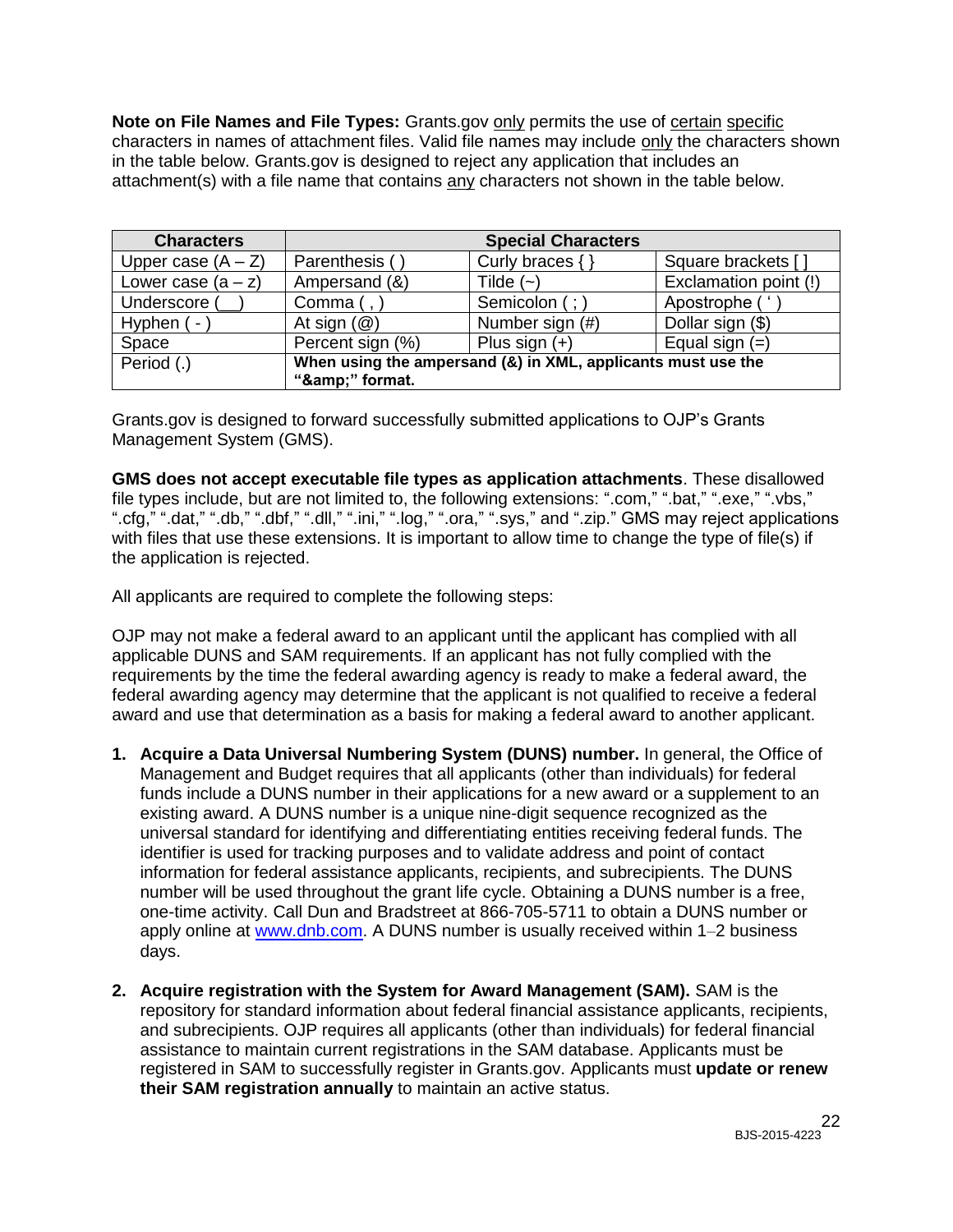Applications cannot be successfully submitted in Grants.gov until Grants.gov receives the SAM registration information. **The information transfer from SAM to Grants.gov can take up to 48 hours.** OJP recommends that the applicant register or renew registration with SAM as early as possible.

Information about SAM registration procedures can be accessed at [www.sam.gov.](https://www.sam.gov/portal/public/SAM/?portal:componentId=1f834b82-3fed-4eb3-a1f8-ea1f226a7955&portal:type=action&interactionstate=JBPNS_rO0ABXc0ABBfanNmQnJpZGdlVmlld0lkAAAAAQATL2pzZi9uYXZpZ2F0aW9uLmpzcAAHX19FT0ZfXw**)

- **3. Acquire an Authorized Organization Representative (AOR) and a Grants.gov username and password**. Complete the AOR profile on Grants.gov and create a username and password. The applicant organization's DUNS number must be used to complete this step. For more information about the registration process, go to [http://www.grants.gov/web/grants/register.html.](http://www.grants.gov/web/grants/register.html)
- **4. Acquire confirmation for the AOR from the E-Business Point of Contact (E-Biz POC).**  The E-Biz POC at the applicant organization must log into Grants.gov to confirm the applicant organization's AOR. Note that an organization can have more than one AOR.
- **5. Search for the funding opportunity on Grants.gov.** Use the following identifying information when searching for the funding opportunity on Grants.gov. The Catalog of Federal Domestic Assistance number for this solicitation is 16.550, titled "FY 2015 State Justice Statistics Program for Statistical Analysis Centers Technical Assistance Program," and the funding opportunity number is BJS-2015-4223.
- **6. Submit a valid application consistent with this solicitation by following the directions in Grants.gov.** Within 24–48 hours after submitting the electronic application, the applicant should receive two notifications from Grants.gov. The first will confirm the receipt of the application and the second will state whether the application has been successfully validated, or rejected due to errors, with an explanation. It is possible to first receive a message indicating that the application is received and then receive a rejection notice a few minutes or hours later. Submitting well ahead of the deadline provides time to correct the problem(s) that caused the rejection. **Important:** OJP urges applicants to submit applications **at least 72 hours prior** to the application due date to allow time to receive validation messages or rejection notifications from Grants.gov, and to correct in a timely fashion any problems that may have caused a rejection notification.

Click [here](http://www.grants.gov/web/grants/applicants/organization-registration.html) for further details on DUNS, SAM, and Grants.gov registration steps and timeframes.

#### **Note: Duplicate Applications**

If an applicant submits multiple versions of the same application, BJS will review only the most recent system-validated version submitted. See Note on File Names and File Types under How [to Apply.](#page-20-0)

#### **Experiencing Unforeseen Grants.gov Technical Issues**

Applicants that experience unforeseen Grants.gov technical issues beyond their control that prevent them from submitting their application by the deadline must contact the Grants.gov [Customer Support Hotline](http://www.grants.gov/web/grants/about/contact-us.html) or the [SAM Help Desk](https://www.fsd.gov/fsd-gov/home.do) to report the technical issue and receive a tracking number. Then applicant must email the BJS contact identified in the Contact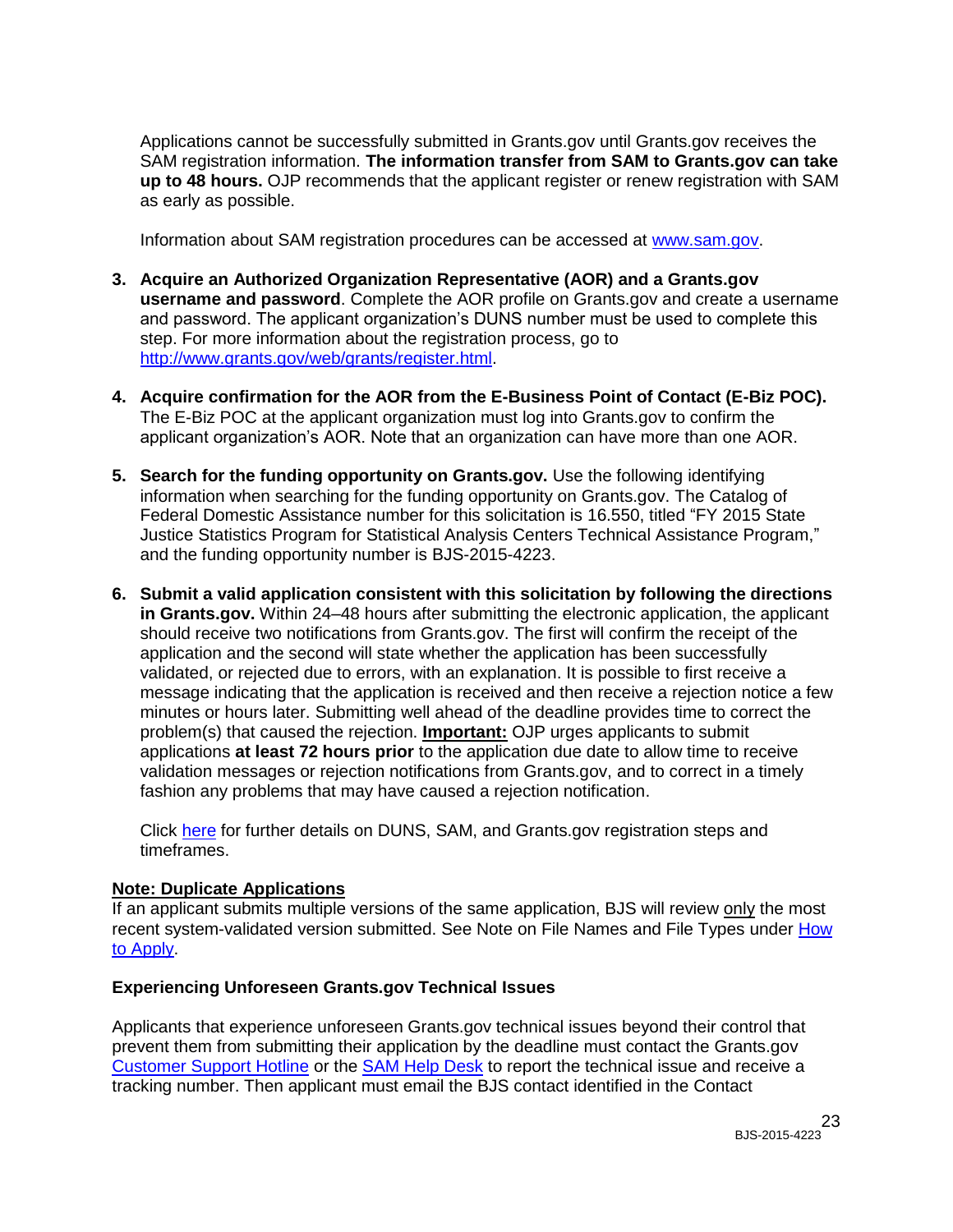Information section on page 2 **within 24 hours after the application deadline** and request approval to submit their application. The email must describe the technical difficulties, and include a timeline of the applicant's submission efforts, the complete grant application, the applicant's DUNS number, and any Grants.gov Help Desk or SAM tracking number(s). **Note: BJS** *does not* **automatically approve requests***.* After the program office reviews the submission, and contacts the Grants.gov or SAM Help Desks to validate the reported technical issues, OJP will inform the applicant whether the request to submit a late application has been approved or denied. If OJP determines that the applicant failed to follow all required procedures, which resulted in an untimely application submission, OJP will deny the applicant's request to submit their application.

The following conditions are generally insufficient to justify late submissions:

- Failure to register in SAM or Grants.gov in sufficient time
- Failure to follow Grants.gov instructions on how to register and apply as posted on its website
- Failure to follow each instruction in the OJP solicitation
- Technical issues with the applicant's computer or information technology environment, including firewalls

## **Notifications regarding known technical problems with Grants.gov, if any, are posted at the top of the OJP funding web page at**

**[www.ojp.gov/funding/Explore/CurrentFundingOpportunities.htm.](http://ojp.gov/funding/Explore/CurrentFundingOpportunities.htm)**

# <span id="page-23-0"></span>**E. Application Review Information**

## <span id="page-23-1"></span>**Selection Criteria**

- **1. Statement of the Problem (25%)**
	- Content of the proposal and how it addresses the tasks in the scope of work, goals, objectives, and deliverables required, (pages 5–7) and scheduled timeline. Demonstrated knowledge and understanding of structure, activities, and capabilities of SACs.

# **2. Project Design and Implementation (25%)**

 Technical feasibility of the proposed project design and reasonableness of the proposal given the scope of work and tasks to be completed, goals and objectives of the program as outlined in the solicitation, and the required deliverables, and other products proposed.

## **3. Capabilities and Competencies (35%)**

- Demonstrated ability and breadth of experience of the organization and its staff in providing technical assistance to agencies and institutions responsible for producing and disseminating research and statistics at the state level.
- Reasonableness of staffing assignments to the proposed project activities.
- **4. Plan for Collecting the Data Required for This Solicitation's Performance Measures (5%)**
	- Identify how the approach and methods in this project will achieve the performance goals and objectives described in the solicitation.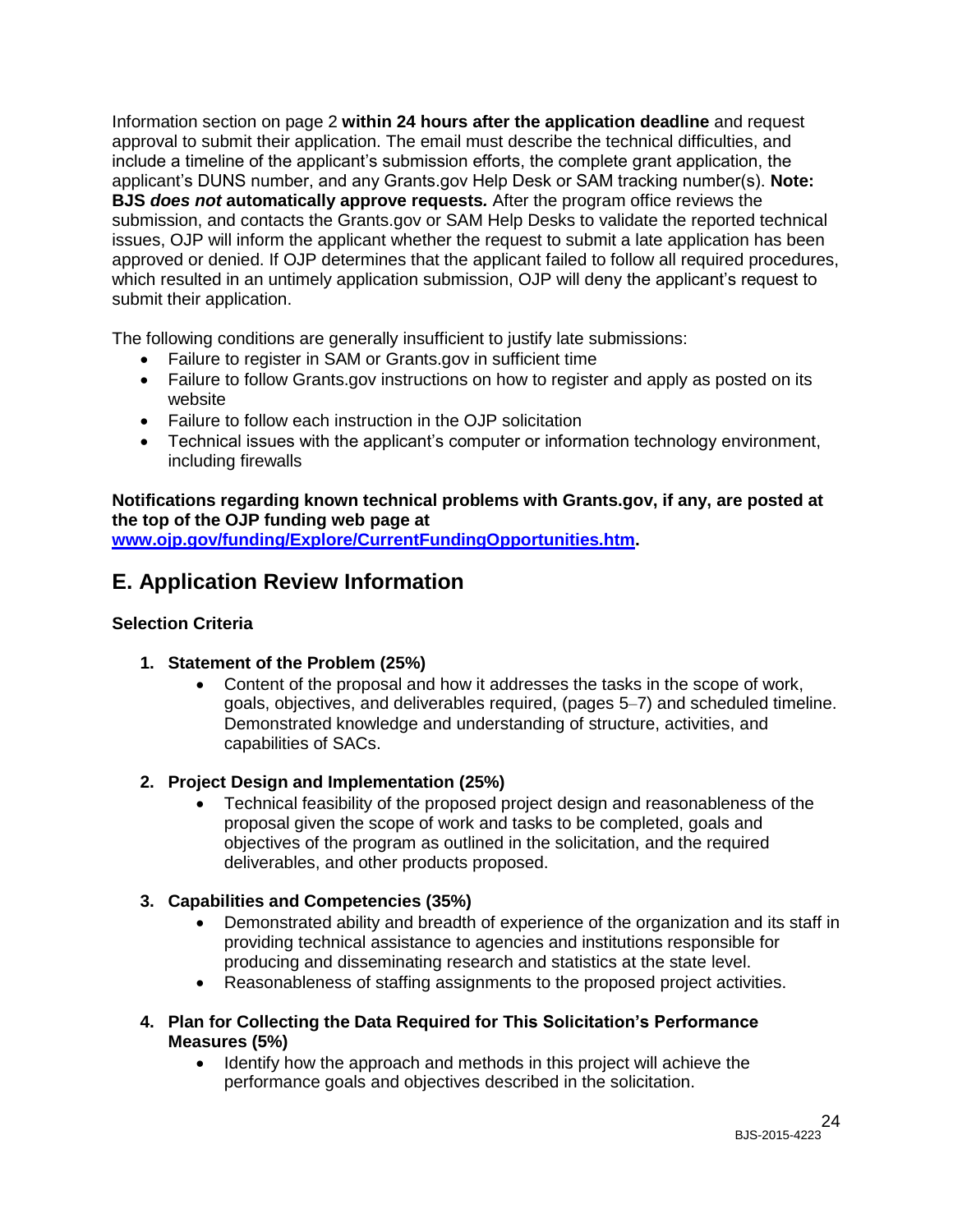- **5. Budget: complete, cost effective, and allowable (e.g., reasonable, allowable, and necessary for proposed project activities). Budget narratives should generally demonstrate how applicants will maximize cost effectiveness of grant expenditures. Budget narratives should demonstrate cost effectiveness in relation to potential alternatives and the goals of the project. 3 (10%)**
	- Demonstrated fiscal, management, staff, and organizational capacity to provide sound management for this project.
	- Applicant should include detailed staff resources and other costs by project tasks.

#### <span id="page-24-0"></span>**Review Process**

 $\overline{a}$ 

OJP is committed to ensuring a fair and open process for awarding grants. BJS reviews the application to make sure that the information presented is reasonable, understandable, measurable, and achievable, as well as consistent with the solicitation.

Peer reviewers will review the applications submitted under this solicitation that meet basic minimum requirements. For purposes of assessing whether applicants have met basic minimum requirements, OJP screens applications for compliance with specified program requirements to help determine which applications should proceed to further consideration for award. Although program requirements may vary, the following are common requirements applicable to all solicitations for funding under OJP grant programs:

- Applications must be submitted by an eligible type of applicant
- Applications must request funding within programmatic funding constraints (if applicable)
- Applications must be responsive to the scope of the solicitation
- Applications must include all items designated as "critical elements"
- Applicants will be checked against the General Services Administration's Excluded Parties List

For a list of critical elements, see "What an Application Should Include" under [Section D.](#page-10-1)  [Application and Submission Information.](#page-10-1)

BJS may use internal peer reviewers, external peer reviewers, or a combination, to assess applications meeting basic minimum requirements on technical merit using the solicitation's selection criteria. An external peer reviewer is an expert in the subject matter of a given solicitation who is not a current DOJ employee. An internal reviewer is a current DOJ employee who is well-versed or has expertise in the subject matter of this solicitation. A peer review panel will evaluate, score, and rate applications that meet basic minimum requirements. Peer reviewers' ratings and any resulting recommendations are advisory only, although their views are considered carefully. In addition to peer review ratings, considerations for award recommendations and decisions may include, but are not limited to, underserved populations, geographic diversity, strategic priorities, past performance under prior BJS and OJP awards, and available funding.

<sup>&</sup>lt;sup>3</sup> Generally speaking, a reasonable cost is a cost that, in its nature or amount, does not exceed that which would be incurred by a prudent person under the circumstances prevailing at the time the decision was made to incur the costs.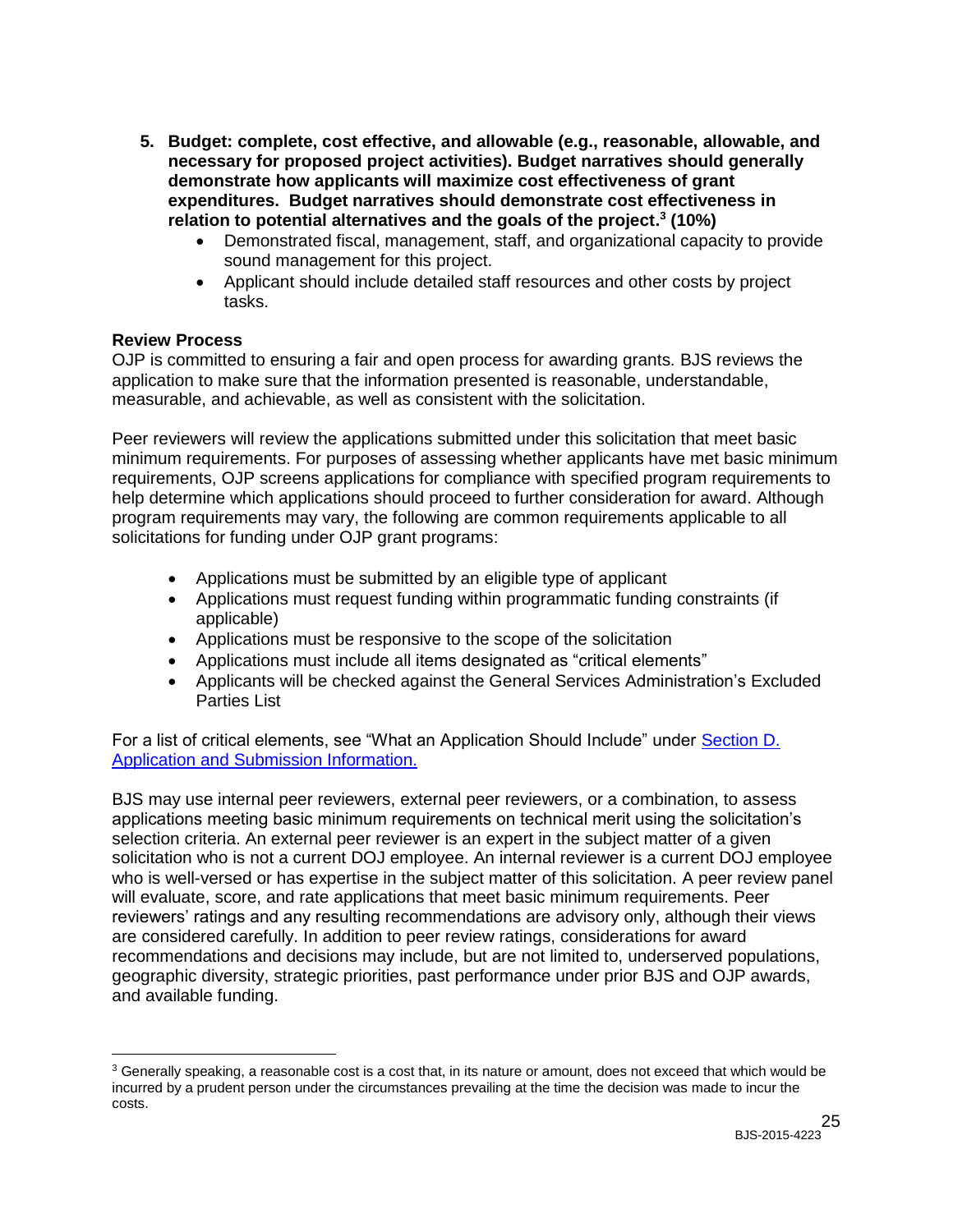OJP reviews applications for potential discretionary awards to evaluate the risks posed by applicants before they receive an award. This review may include but is not limited to the following:

- 1. Financial stability and fiscal integrity
- 2. Quality of management systems and ability to meet the management standards prescribed in the Financial Guide
- 3. History of performance
- 4. Reports and findings from audits
- 5. The applicant's ability to effectively implement statutory, regulatory, or other requirements imposed on nonfederal entities
- 6. Proposed costs to determine if the Budget Detail Worksheet and Budget Narrative accurately explain project costs, and whether those costs are reasonable, necessary, and allowable under applicable federal cost principles and agency regulations

All final award decisions will be made by the Director of the Bureau of Justice Statistics, who may consider factors including, but not limited to, peer review rating, underserved populations, geographic diversity, strategic priorities, past performance, and available funding.

# <span id="page-25-0"></span>**F. Federal Award Administration Information**

#### <span id="page-25-1"></span>**Federal Award Notices**

OJP award notification will be sent from GMS. Recipients will be required to log in; accept any outstanding assurances and certifications on the award; designate a financial point of contact; and review, sign, and accept the award. The award acceptance process involves the physical signature on the award document by the authorized representative and the scanning of the fully executed award document to OJP.

#### <span id="page-25-2"></span>**Administrative, National Policy, and Other Legal Requirements**

If selected for funding, in addition to implementing the funded project consistent with the agency-approved project proposal and budget, the recipient must comply with award terms and conditions, and other legal requirements, including but not limited to OMB, DOJ, or other federal regulations which will be included in the award, incorporated into the award by reference, or are otherwise applicable to the award. OJP strongly encourages prospective applicants to review the information pertaining to these requirements **prior** to submitting an application. To assist applicants and recipients in accessing and reviewing this information, OJP has placed pertinent information on its [Solicitation Requirements](http://ojp.gov/funding/Explore/SolicitationRequirements/index.htm) page of the OJP [Funding Resource Center.](http://ojp.gov/funding/index.htm)

Please note in particular the following two forms, which applicants must accept in GMS prior to the receipt of any award funds, as each details legal requirements for which applicants must provide specific assurances and certifications of compliance. Applicants may view these forms in the Apply section of the [OJP Funding Resource Center](http://ojp.gov/funding/index.htm) and are strongly encouraged to review and consider them carefully prior to making an application for OJP grant funds.

- [Certifications Regarding Lobbying; Debarment, Suspension and Other Responsibility](http://ojp.gov/funding/Apply/Forms.htm)  [Matters; and Drug-Free Workplace Requirements](http://ojp.gov/funding/Apply/Forms.htm)
- **[Standard Assurances](http://ojp.gov/funding/Apply/Forms.htm)**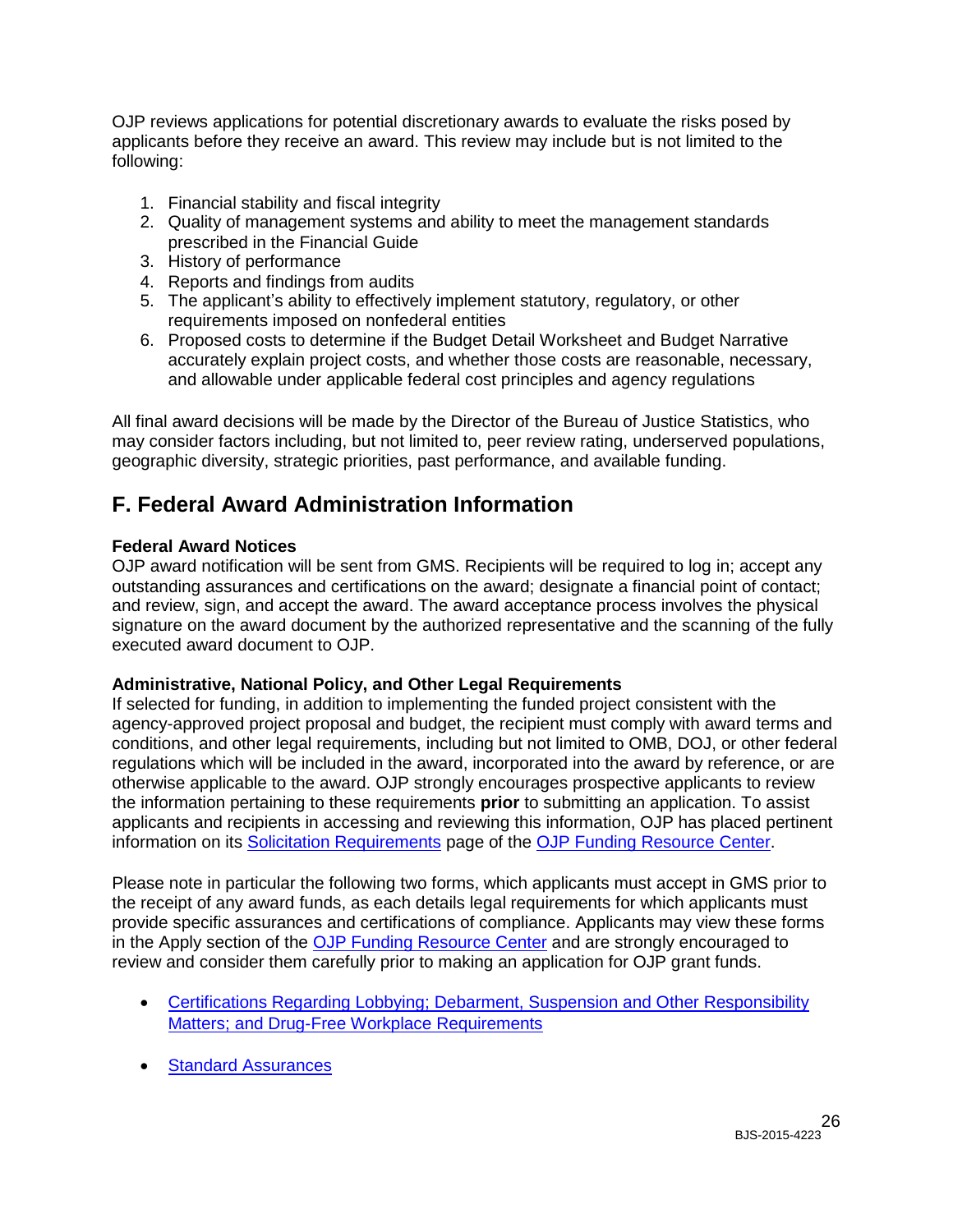Upon grant approval, OJP electronically transmits (via GMS) the award document to the prospective award recipient. In addition to other award information, the award document contains award terms and conditions that specify national policy requirements<sup>4</sup> with which recipients of federal funding must comply; uniform administrative requirements, cost principles, and audit requirements; and program-specific terms and conditions required based on applicable program (statutory) authority or requirements set forth in OJP solicitations and program announcements, and other requirements which may be attached to appropriated funding. For example, certain efforts may call for special requirements, terms, or conditions relating to intellectual property, data/information-sharing or -access, or information security; or audit requirements, expenditures and milestones, or publications and/or press releases. OJP also may place additional terms and conditions on an award based on its risk assessment of the applicant, or for other reasons it determines necessary to fulfill the goals and objectives of the program.

Prospective applicants may access and review the text of mandatory conditions OJP includes in all OJP awards, as well as the text of certain other conditions, such as administrative conditions, via the [Mandatory Award Terms and Conditions](http://ojp.gov/funding/Explore/SolicitationRequirements/MandatoryTermsConditions.htm) page of the [Funding Resource Center.](http://ojp.gov/funding/index.htm)

As stated above, BJS anticipates that it will make any award from this solicitation in the form of a cooperative agreement. Cooperative agreement awards include standard "federal involvement" conditions that describe the general allocation of responsibility for execution of the funded program. Generally stated, under cooperative agreement awards, responsibility for the day-to-day conduct of the funded project rests with the recipient in implementing the funded and approved proposal and budget, and the award terms and conditions. Responsibility for oversight and redirection of the project, if necessary, rests with BJS*.*

In addition to any "federal involvement" condition(s), OJP cooperative agreement awards include a special condition specifying certain reporting requirements required in connection with conferences, meetings, retreats, seminars, symposium, training activities, or similar events funded under the award, consistent with OJP policy and guidance on conference approval, planning, and reporting.

#### <span id="page-26-0"></span>**General Information About Post-Federal Award Reporting Requirements**

Recipients must submit quarterly financial reports, semiannual progress reports, final financial and progress reports, and, if applicable, an annual audit report in accordance with 2 CFR Part 200. Future awards and fund drawdowns may be withheld if reports are delinquent.

Special Reporting requirements may be required by OJP depending on the statutory, legislative, or administrative obligations of the recipient or the program.

# <span id="page-26-1"></span>**G. Federal Awarding Agency Contact(s)**

For additional Federal Awarding Agency Contact(s), see the Title page.

For additional contact information for Grants.gov, see the Title page.

 $\overline{a}$ <sup>4</sup> *See generally* 2 CFR 200.300 (provides a general description of national policy requirements typically applicable to recipients of federal awards, including the Federal Funding Accountability and Transparency Act of 2006 (FFATA)).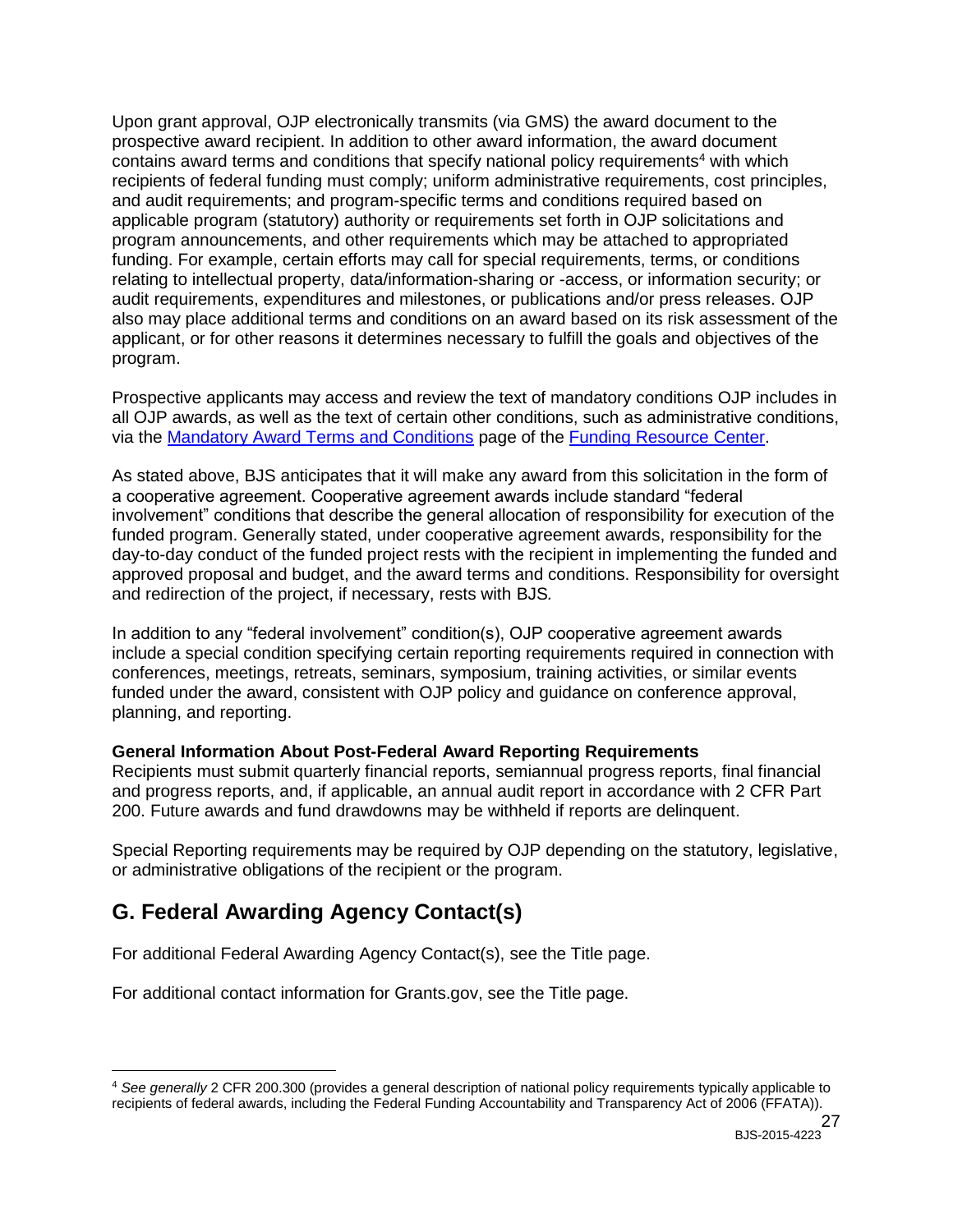# <span id="page-27-0"></span>**H. Other Information**

### <span id="page-27-1"></span>**Provide Feedback to OJP**

To assist OJP in improving its application and award processes, we encourage applicants to provide feedback on this solicitation, the application submission process, and/or the application review/peer review process. Provide feedback to [OJPSolicitationFeedback@usdoj.gov.](mailto:OJPSolicitationFeedback@usdoj.gov)

**IMPORTANT:** This email is for feedback and suggestions only. Replies are **not** sent from this mailbox. If you have specific questions on any program or technical aspect of the solicitation, **you must** directly contact the appropriate number or email listed on the front of this solicitation document. These contacts are provided to help ensure that you can directly reach an individual who can address your specific questions in a timely manner.

If you are interested in being a reviewer for other OJP grant applications, please email your resume to oppeerreview@lmbps.com. The OJP Solicitation Feedback email account will not forward your resume. **Note:** Neither you nor anyone else from your organization can be a peer reviewer in a competition in which you or your organization have submitted an application.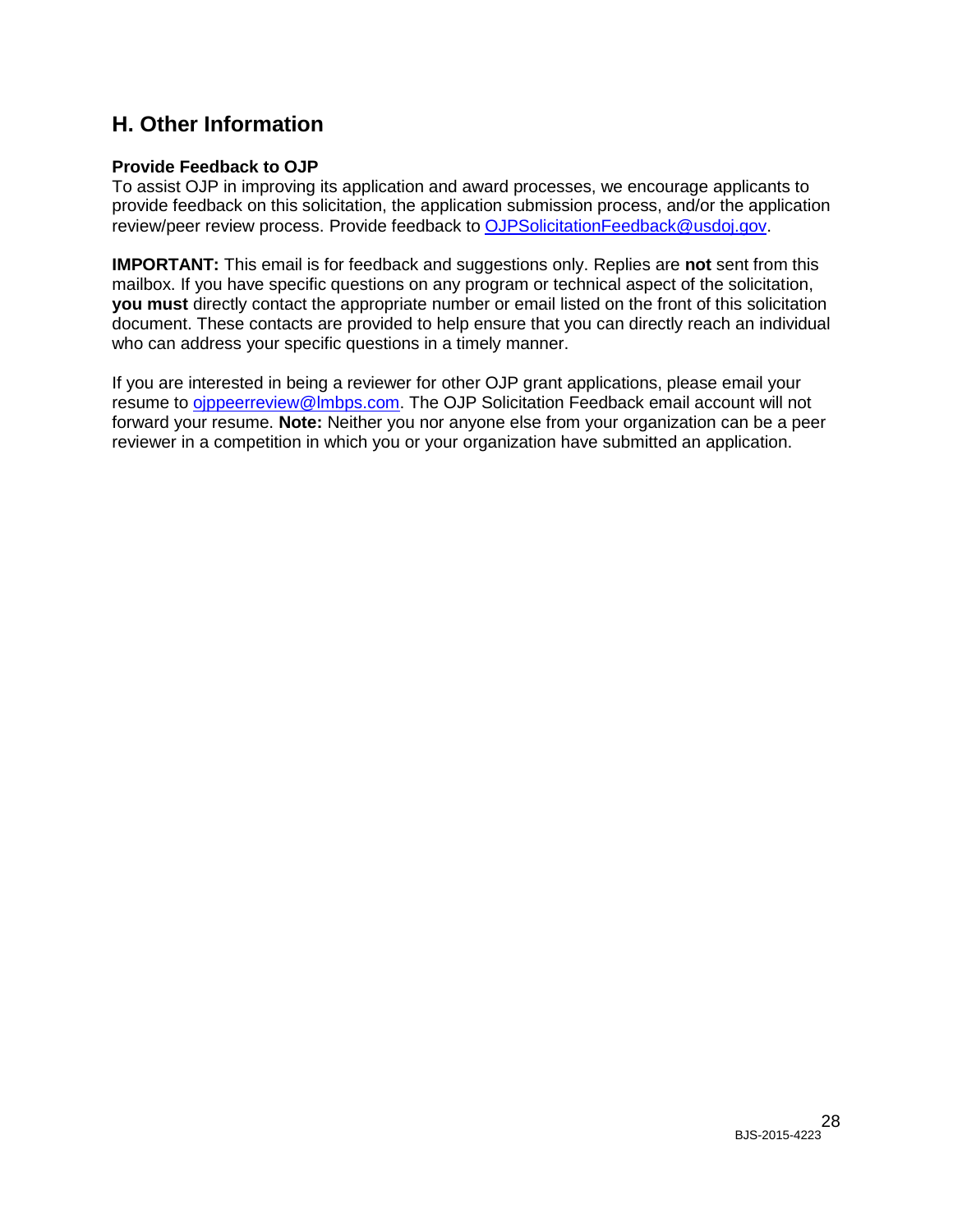## **Application Checklist**

# <span id="page-28-0"></span>**FY 2015 State Justice Statistics Program for Statistical Analysis Centers Technical Assistance Program**

This application checklist has been created to assist in developing an application.

#### **What an Applicant Should Do:**

| Prior to Registering in Grants.gov:                                            |               |
|--------------------------------------------------------------------------------|---------------|
| Acquire a DUNS Number                                                          | (see page 22) |
| Acquire or renew registration with SAM                                         | (see page 22) |
| To Register with Grants.gov.                                                   |               |
| Acquire AOR and Grants.gov username/password                                   | (see page 23) |
| Acquire AOR confirmation from the E-Biz POC                                    | (see page 23) |
| To Find Funding Opportunity:                                                   |               |
| Search for the Funding Opportunity on Grants.gov (see page 23)                 |               |
| Download Funding Opportunity and Application Package (see page 23)             |               |
| Sign up for Grants.gov email notifications (optional) (see page 21)            |               |
| Read <b>Important Notice: Applying for Grants in Grants.gov</b>                |               |
| After application submission, receive Grants.gov email notifications that:     |               |
| (1) application has been received,                                             |               |
| (2) application has either been successfully validated or rejected with errors |               |
|                                                                                | (see page 23) |
| If no Grants gov receipt, and validation or error notifications are received:  |               |
| contact BJS regarding experiencing technical difficulties                      |               |
|                                                                                | (see page 23) |

## **General Requirements**:

**EXECTE:** Review the **Solicitation [Requirements](http://ojp.gov/funding/Explore/SolicitationRequirements/index.htm)** in the OJP Funding Resource Center.

#### **Scope Requirement:**

\_\_\_\_\_ The federal amount requested is within the allowable limit(s) of \$500,000.

**Eligibility Requirement:** Eligible applicants are limited to for-profit (commercial) organizations, nonprofit organizations, faith-based and community organizations, institutions of higher learning, and consortia with demonstrated organizational and community-based experience working with American Indian and Alaska Native communities, including tribal for-profit (commercial) and nonprofit organizations, tribal colleges and universities, and tribal consortia. However, consistent with OJP fiscal requirements, for-profit organizations are not allowed to make a profit as a result of this award or to charge a management fee for the performance of this award.

#### **What an Application Should Include:**

| Application for Federal Assistance (SF-424) | (see page 11) |
|---------------------------------------------|---------------|
| <b>Project Abstract</b>                     | (see page 12) |
| <b>Program Narrative</b>                    | (see page 12) |
| <b>Budget Detail Worksheet</b>              | (see page 16) |
|                                             |               |